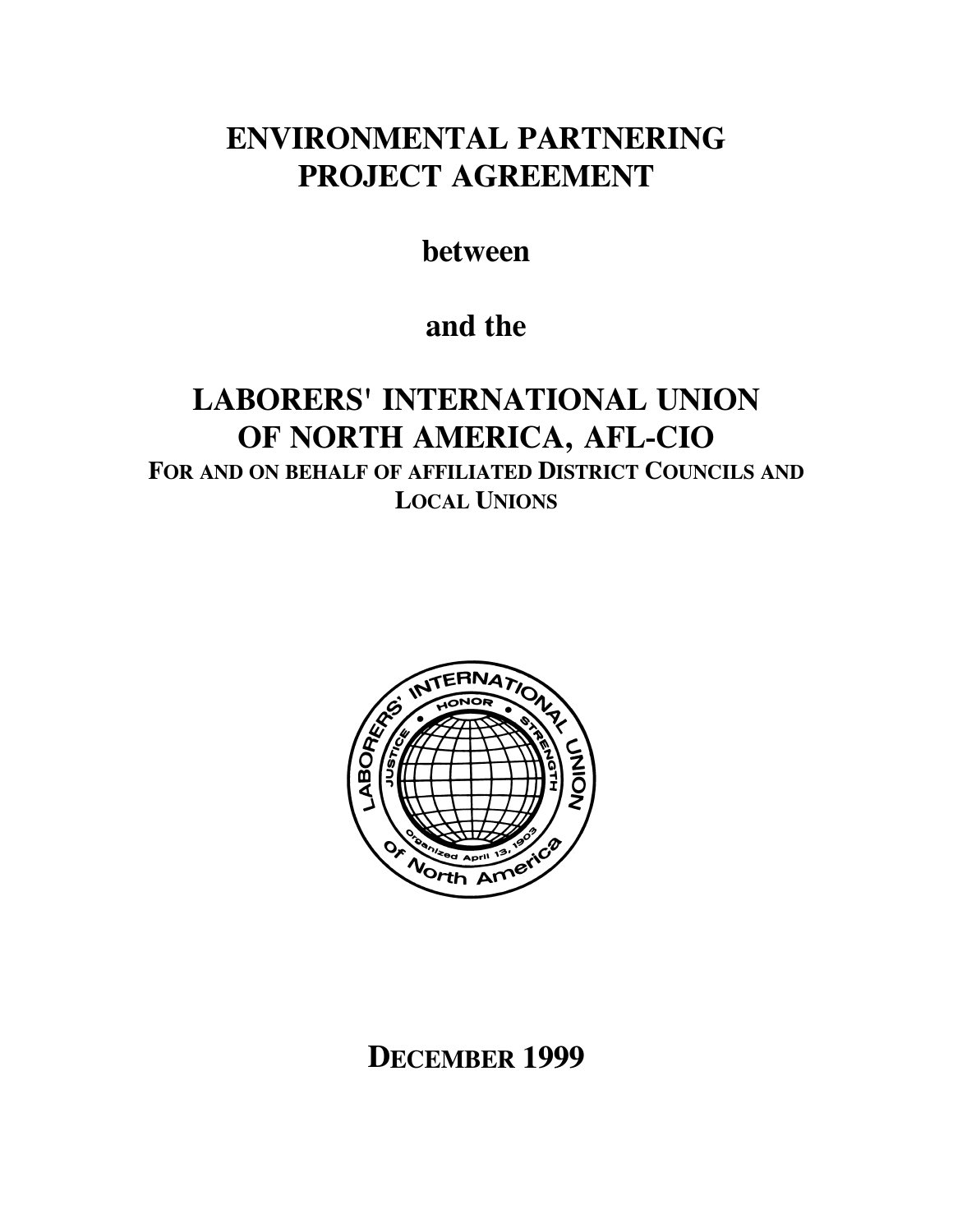### **LIUNA ENVIRONMENTAL PARTNERING PROJECT AGREEMENT TABLE OF CONTENTS**

| <b>ARTICLE</b> | <b>DESCRIPTION</b>                           | <b>PAGE</b>    |
|----------------|----------------------------------------------|----------------|
| $\mathbf I$    | Purpose                                      | $\mathbf{1}$   |
| $\mathbf{I}$   | Scope of Agreement                           | $\overline{2}$ |
| III            | <b>Union Security</b>                        | 3              |
| IV             | Referral of Employees                        | 3              |
| $\mathbf V$    | Key Men                                      | 5              |
| VI             | <b>Management Rights</b>                     | $\tau$         |
| VII            | Hours of Work, Overtime, Shifts and Holidays | $\overline{7}$ |
| <b>VIII</b>    | <b>Wage Scales and Benefits</b>              | 9              |
| IX             | <b>Grievance Procedure</b>                   | 11             |
| X              | <b>Jurisdictional Disputes</b>               | 13             |
| XI             | <b>General Working Conditions</b>            | 13             |
| XII            | Safety                                       | 15             |
| <b>XIII</b>    | Work Stoppages and Lockouts                  | 16             |
| XIV            | Payment of Wages - Checking In and Out       | 17             |
| XV             | <b>Union Representation</b>                  | 18             |
| <b>XVI</b>     | Subcontracting                               | 18             |
| <b>XVII</b>    | <b>General Savings Clause</b>                | 19             |
| <b>XVIII</b>   | Duration                                     | 20             |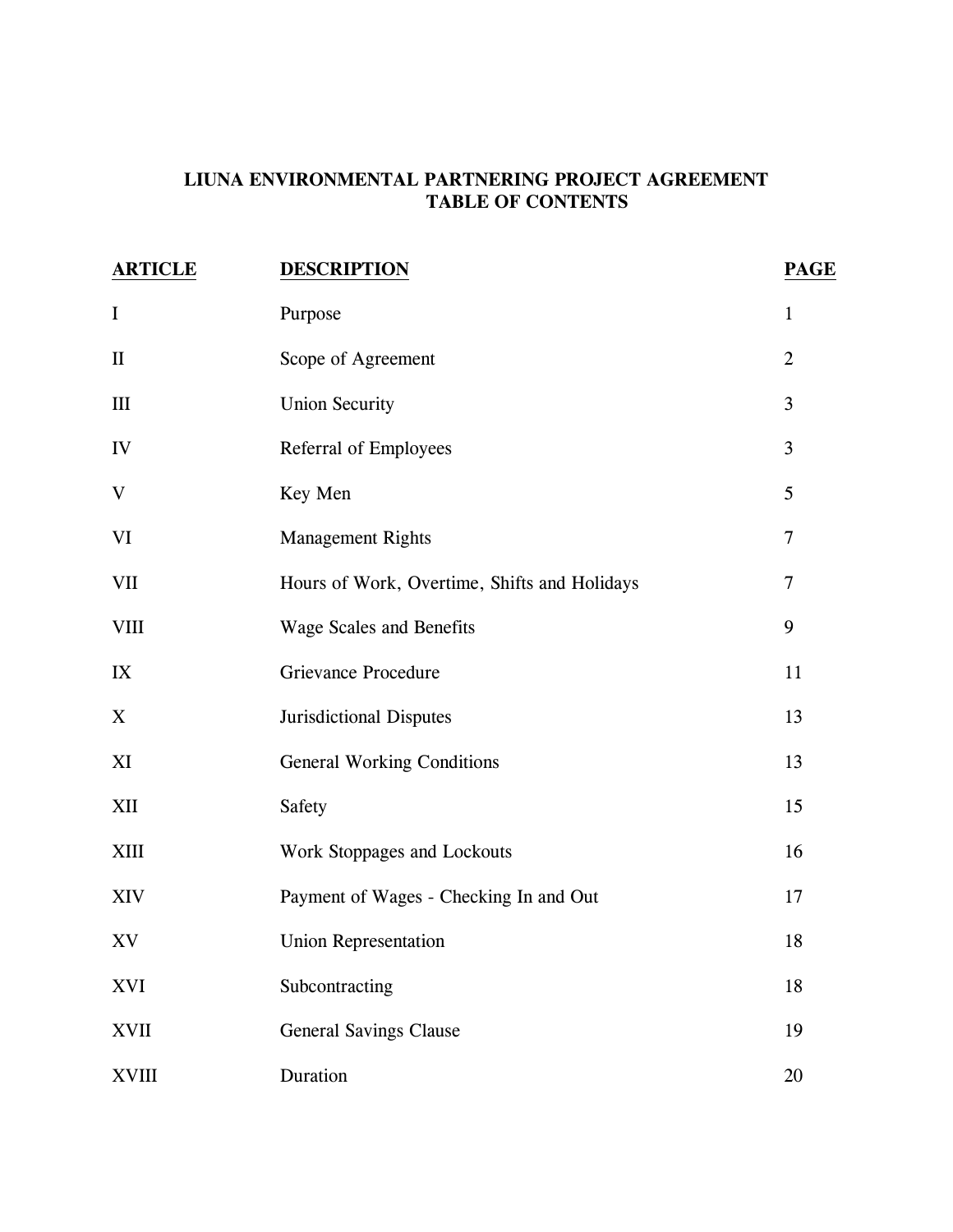| XIX | Acceptance of Agreement            |  |
|-----|------------------------------------|--|
|     | Addendum A - Job Notification Form |  |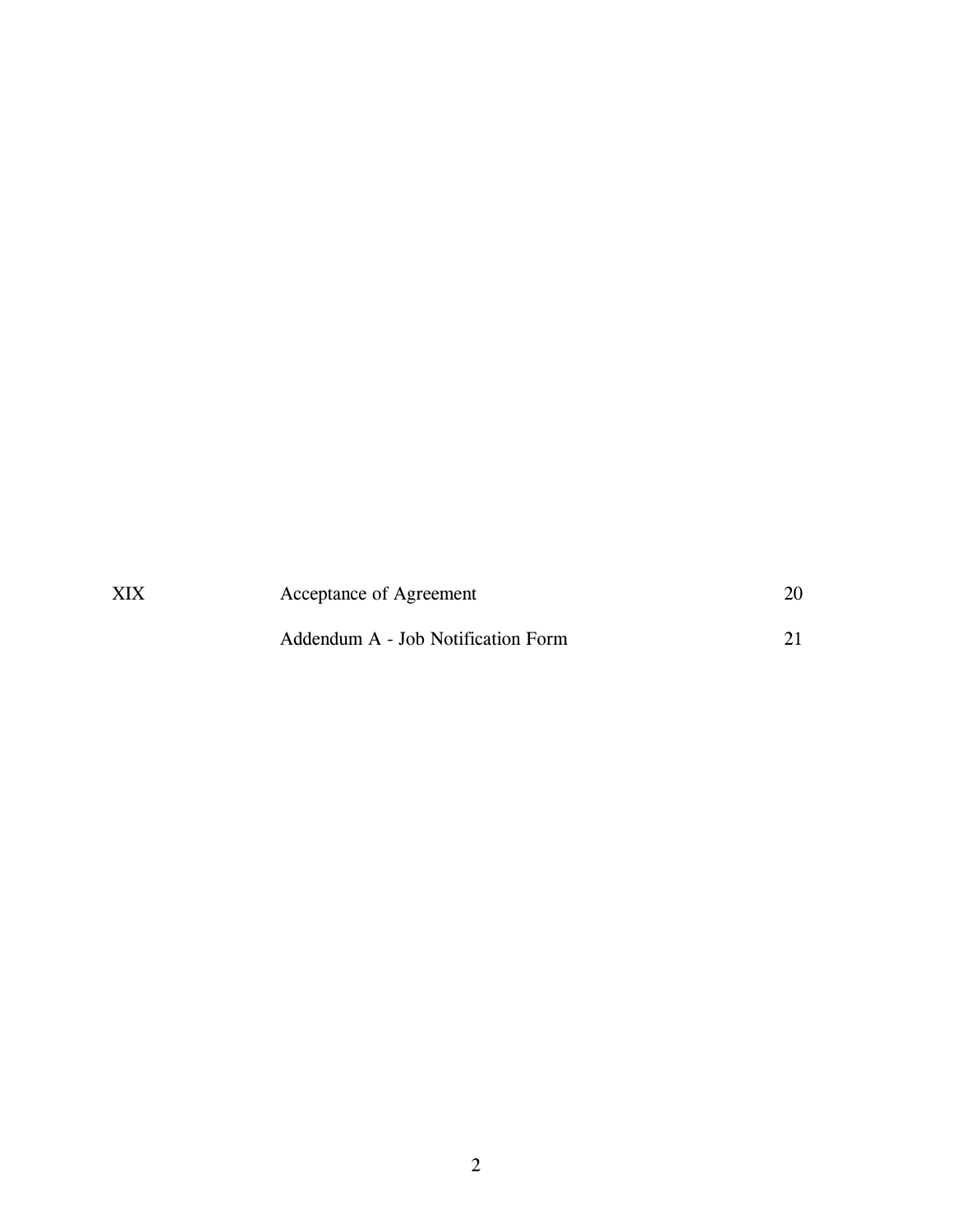#### **ENVIRONMENTAL PARTNERING PROJECT AGREEMENT**

#### **between**

#### **CONTRACTOR**

#### **and the**

#### **LABORERS' INTERNATIONAL UNION OF NORTH AMERICA, AFL-CIO**

This Agreement is made and entered into this day of , 20 by and between **CONTRACTOR (**hereinafter referred to as the "Employer") and the Laborers' International Union of North America, AFL-CIO (hereinafter collectively referred to as the "Union") for and on behalf of its affiliated Districts Councils and Local Unions for Environmental Remediation Projects.

#### **ARTICLE I**

#### **PURPOSE**

Section 1. The purpose of this Agreement is to promote efficiency of operations on the project and provide for peaceful settlement of labor disputes without strikes or lockouts, thereby promoting the public interest in assuring the timely and economical completion of the work.

Section 2. The Employer and the Union desire to mutually establish and stabilize wages, hours and working conditions for the workers employed under this Agreement by the Employer, and further, to encourage close cooperation between the Employer and the Union to the end that a satisfactory, continuous, and harmonious relationship will exist between the parties to this Agreement.

**Section 3.** The Union has established environmental remediation and hazardous waste training programs which meet or exceed all of the requirements of the federal regulations.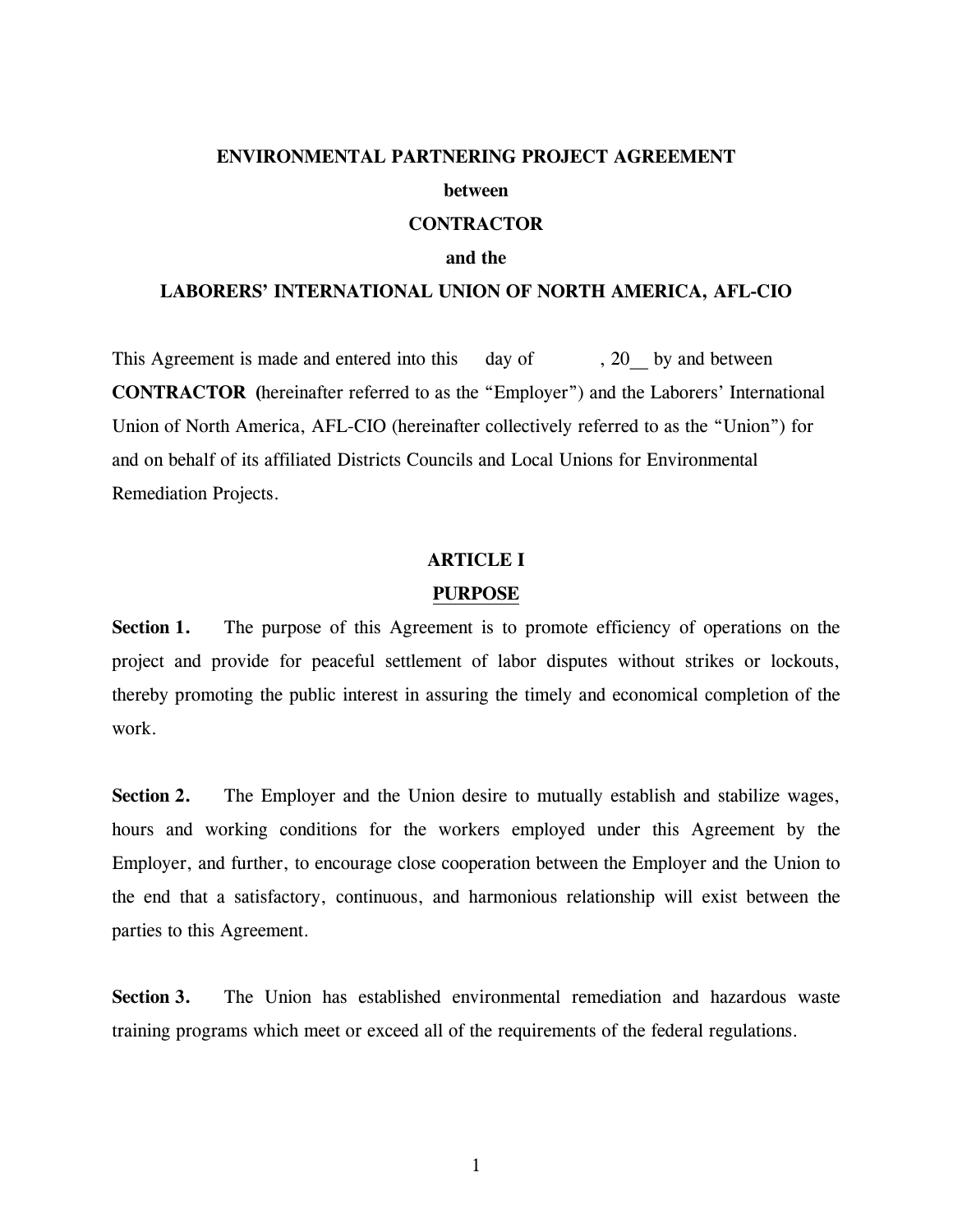**Section 4.** The Union has in its Local Union membership throughout the United States the competent, skilled, qualified and certified workers required to perform the work incidental to the effective accomplishment of this project.

#### **ARTICLE II**

#### **SCOPE OF AGREEMENT**

**Section 1.** It is the intent of the parties that this Agreement be utilized as a stabilization agreement for environmental remediation projects. Extensions for this Agreement shall be sought by the Employer, in writing, on an individual location basis via the completion of Addendum A. This International Union hereby notifies signatory contractors that its current policy is to deny requests for extension of this Agreement in an area where there is an established local Collective Bargaining Agreement for Hazardous Waste Abatement.

**Section 2.** The Employer recognizes the Union as the sole and exclusive bargaining representatives for all employees performing work coming within the recognized trade jurisdiction of the Union. This Agreement is between the Employer and the International Union.

**Section 3.** This Agreement shall not apply to executives, engineers, technicians, draftsmen, supervisors, assistant supervisors, timekeepers, messengers, office workers, guards, or other nonmanual employees.

**Section 4.** This Agreement represents the complete understanding of the parties; and the Employer shall not be required to sign any other agreement during the performance of the work described herein, except such participation agreements, relating to the payment of fringe benefits, which may be required by any fringe benefit trust fund.

**Section 5.** Both parties recognize that there may be extenuating circumstances when it is to the mutual interest of both parties to modify the terms of this Agreement. In that event, it will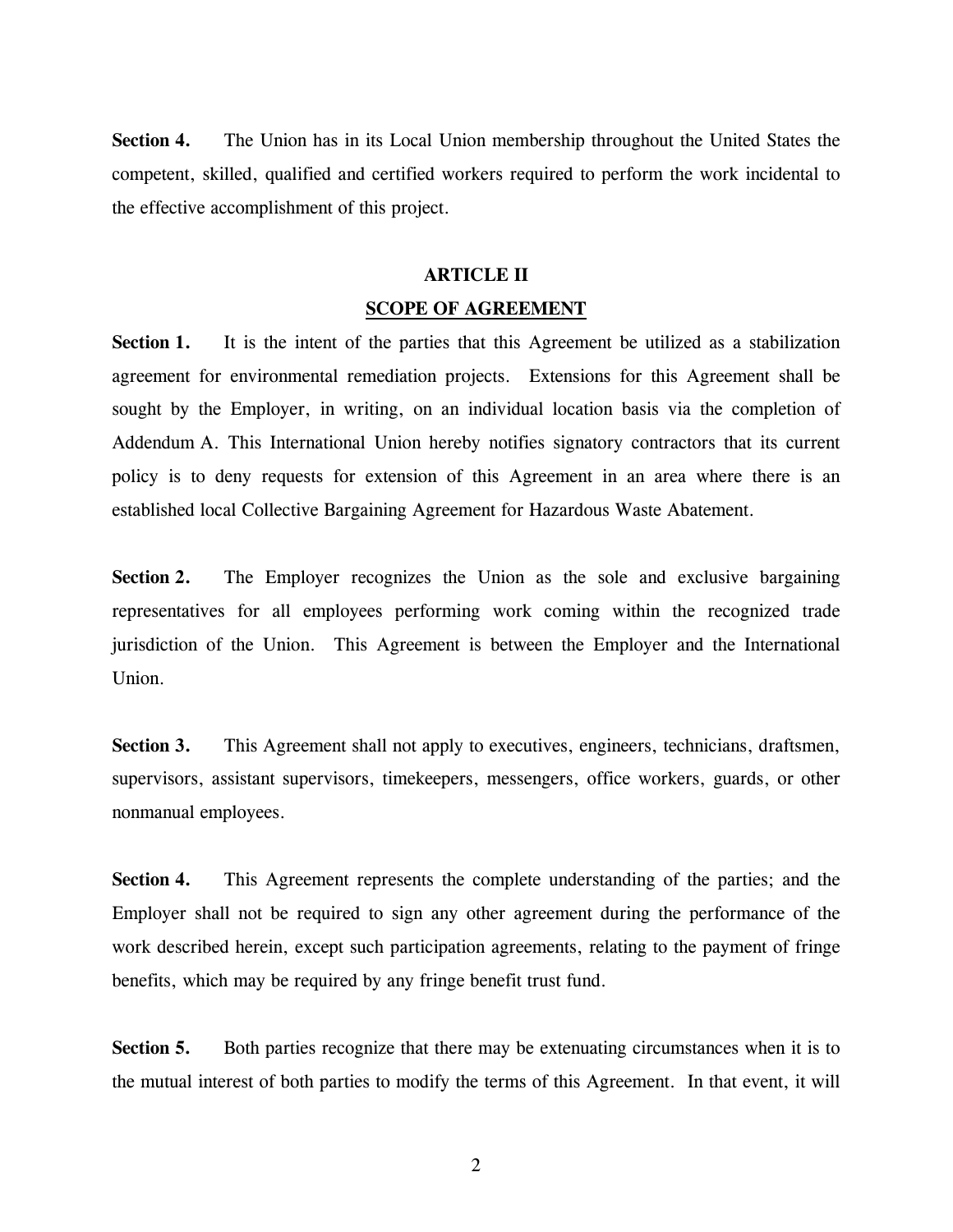not be a violation of this Agreement for the parties to meet and mutually agree to make such modifications to meet a specific need on a specific project.

**Section 6.** This Agreement shall supersede all other agreements between the Employer and any Local of the Union for any work covered herein.

**Section 7.** The liability of the Employer and the liability of the Union shall be several and not joint.

#### **ARTICLE III**

#### **UNION SECURITY**

**Section 1.** The employees covered by this Agreement shall become and remain members of the Union as a condition of employment from the seventh ( $7<sup>th</sup>$ ) but not later than the eight ( $8<sup>th</sup>$ ) day of employment, or the effective date of this Agreement, whichever is later.

**Section 2.** It is further agreed that all Union members employed by the Employer shall maintain their membership in good standing in the Union.

**Section 3.** Failure of any employee to pay or tender normal initiation fees or dues as required by this Agreement shall, upon the request of the Union in writing, result in the termination of such employee.

#### **ARTICLE IV**

#### **REFERRAL OF EMPLOYEES**

**Section 1.** The Employer shall have the right to select and hire directly all supervisors it considers necessary and desirable. Applicants for the various classifications covered by the Agreement required by the Employer on its projects shall be referred to the Employer by the Union and/or its respective Local Unions. The Employer shall have the right to determine the competency of all employees, the right to determine the number of employees required, and the sole responsibility for selecting the employees to be laid off, discharges, suspended or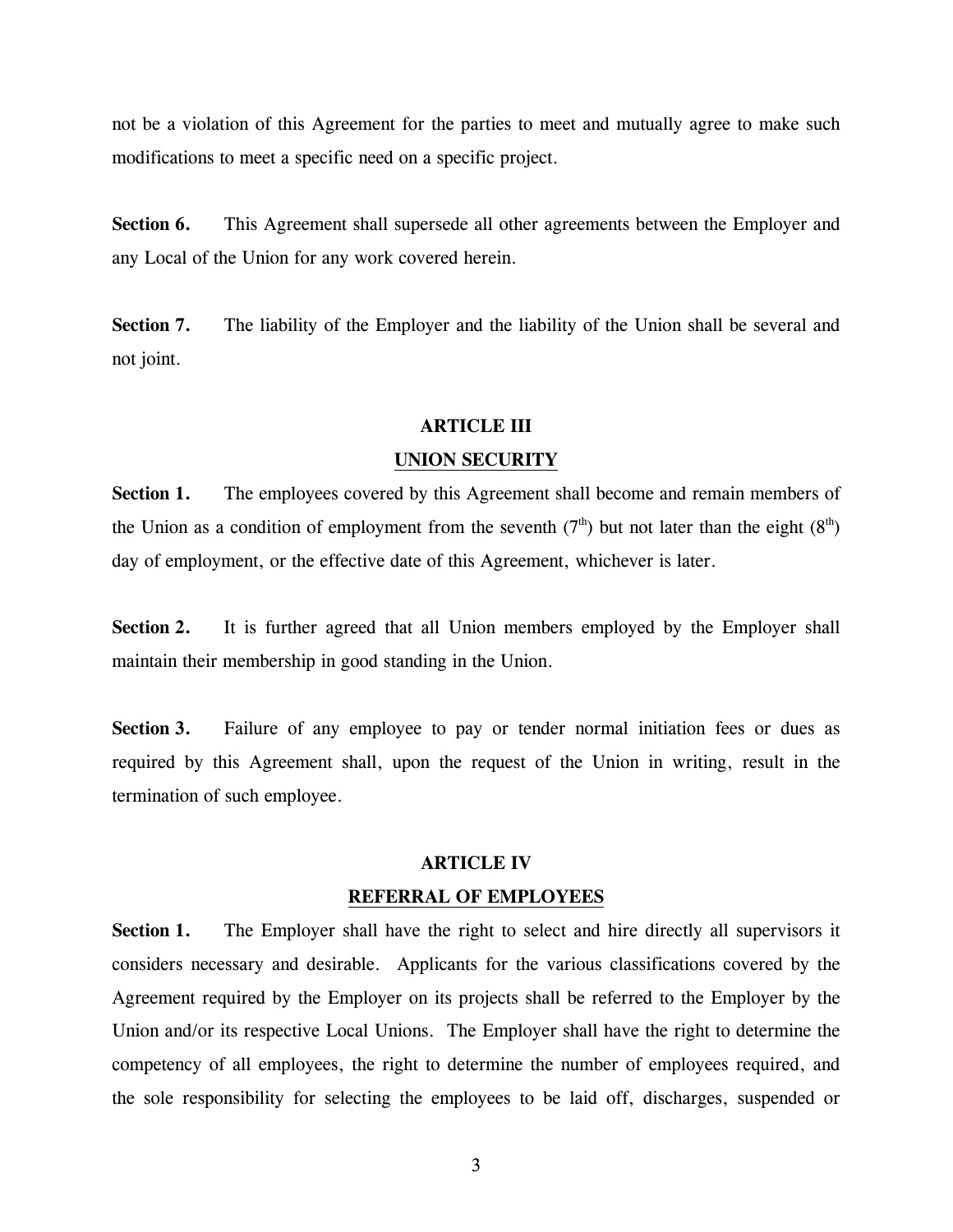disciplined for proper cause. The Employer shall also have the right to reject any applicant referred by the Union and/or its respective Local Unions.

**Section 2.** The Union represents that its Local Unions administer and control their referrals and it is agreed that these referrals will be made in a nondiscriminatory manner and in full compliance with federal, state and local laws and regulations which require equal employment opportunities and nondiscrimination. Referrals shall not be affected in any way by the rules, regulations, by-laws, constitutional provisions, or any other aspect or obligation of Union membership, policies or requirements.

**Section 3.** In the event the referral facilities maintained by the Local Unions do not refer the employees as requested by the Employer within a forty-eight (48) hour period after such requisition is made by the Employer (Saturdays, Sundays and Holidays excluded), the Employer may employ applicants from any source.

**Section 4.** The Employer agrees to be bound by the hiring referral rules in a local area not inconsistent with the terms of this Agreement. Where the hiring referral rules that prevail in a local area are on other than an exclusive basis, such rules shall be applicable if not in violation of either state or federal law.

Section 5. The Union and its respective Local Unions will exert their utmost efforts to recruit sufficient number of skilled and certified craftsmen to fulfill the manpower requirements of the Employer.

**Section 6.** Where government agencies impose equal employment obligations on the Employer's project, referral procedures shall be subordinate to such obligations.

**Section 7.** The Employer shall have the right to recall to employment within six months of layoff employees previously assigned to work covered by this Agreement.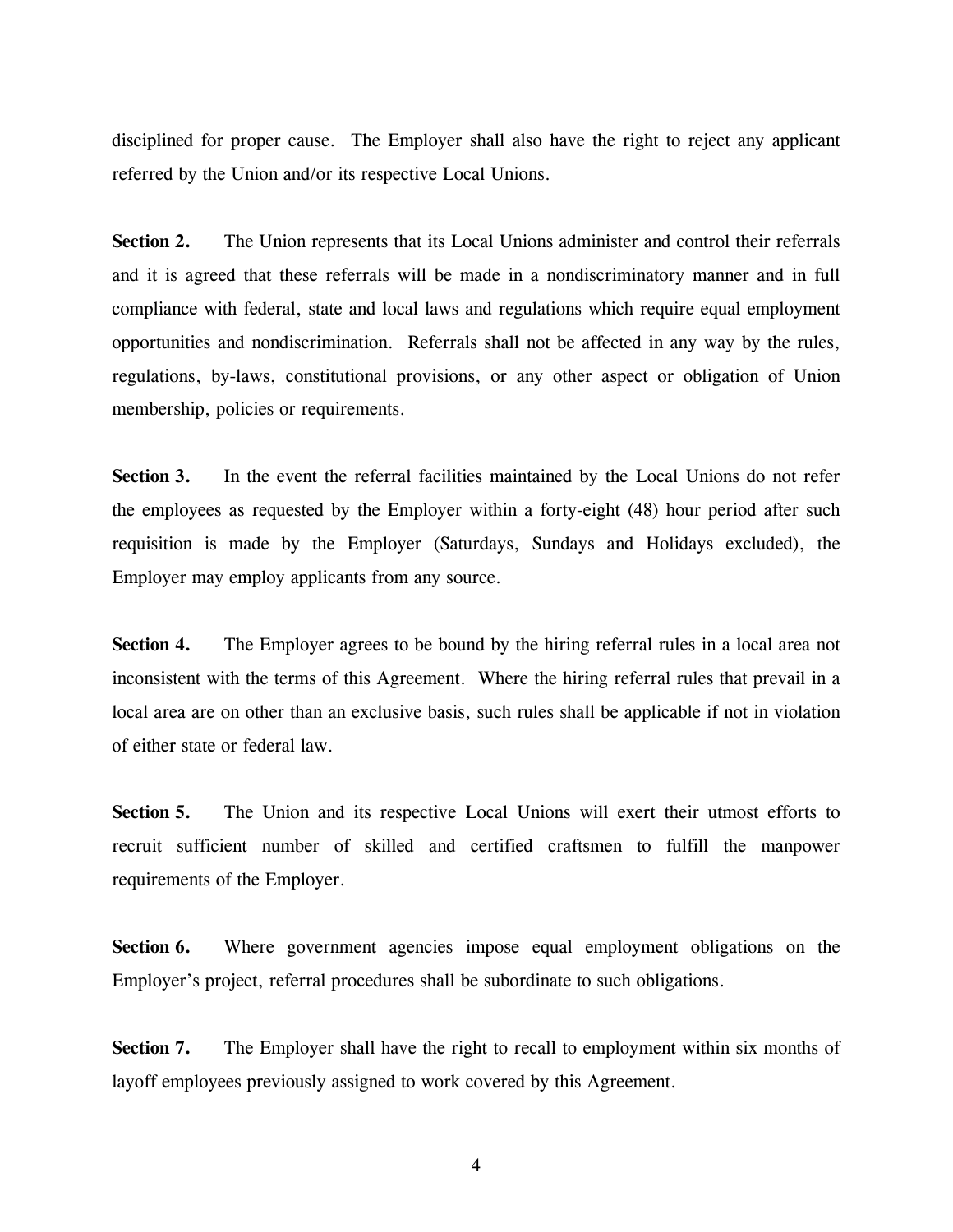**Section 8.** In referring to employees in this Agreement, the masculine gender is used for convenience only and shall refer both to males and females.

#### **ARTICLE V**

#### **KEY MEN**

**Section 1.** The Employer shall have the right to employ a number of key employees. The term "key men" shall be defined as a limited number of regular employees who have the experience and qualifications necessary to do the work, and who are necessary to the Employer's efficiency in carrying out the work covered by this Agreement. The Employer shall furnish the Union with the names and social security numbers of all key employees when employed on the job (see Addendum A).

**Section 2.** Fringe benefit contributions that are worker-specific, e.g., pension, health and welfare, pre-paid legal, annuity or vacation, shall be paid to funds of the home local (as designated by the key man or traveler) at the rate normally charged by the home local fund (if the key man does not designate a home local, all contributions will be made to, and the key man will participate in, worker-specific funds of the work local.) If the home local fund accepts multi-level contributions, the rate shall be that under which the key man is normally covered. If the home local rate for the aggregate of all worker-specific funds is less than the rate of the aggregate of those benefits for the work local, the difference will be added to the worker's wages. If the area agreement of the work local union provides for a worker-specific fringe benefit not provided by the home local, the amount of that benefit will be added to the worker's wages. In no case will the worker's wages be reduced.

**Section 3.** If the home local fund refused to accept a worker-specific contribution and both the work and home local funds are bound to a reciprocal agreement, contributions will be made into the funds of the work local at the rate appearing in the area agreement for the work local. If the home local fund refuses to accept a worker-specific contribution and the work and home local funds are not bound to a reciprocal agreement, the amount of all worker-specific benefits will be added to the employee's wages, except for health and welfare coverage. If health and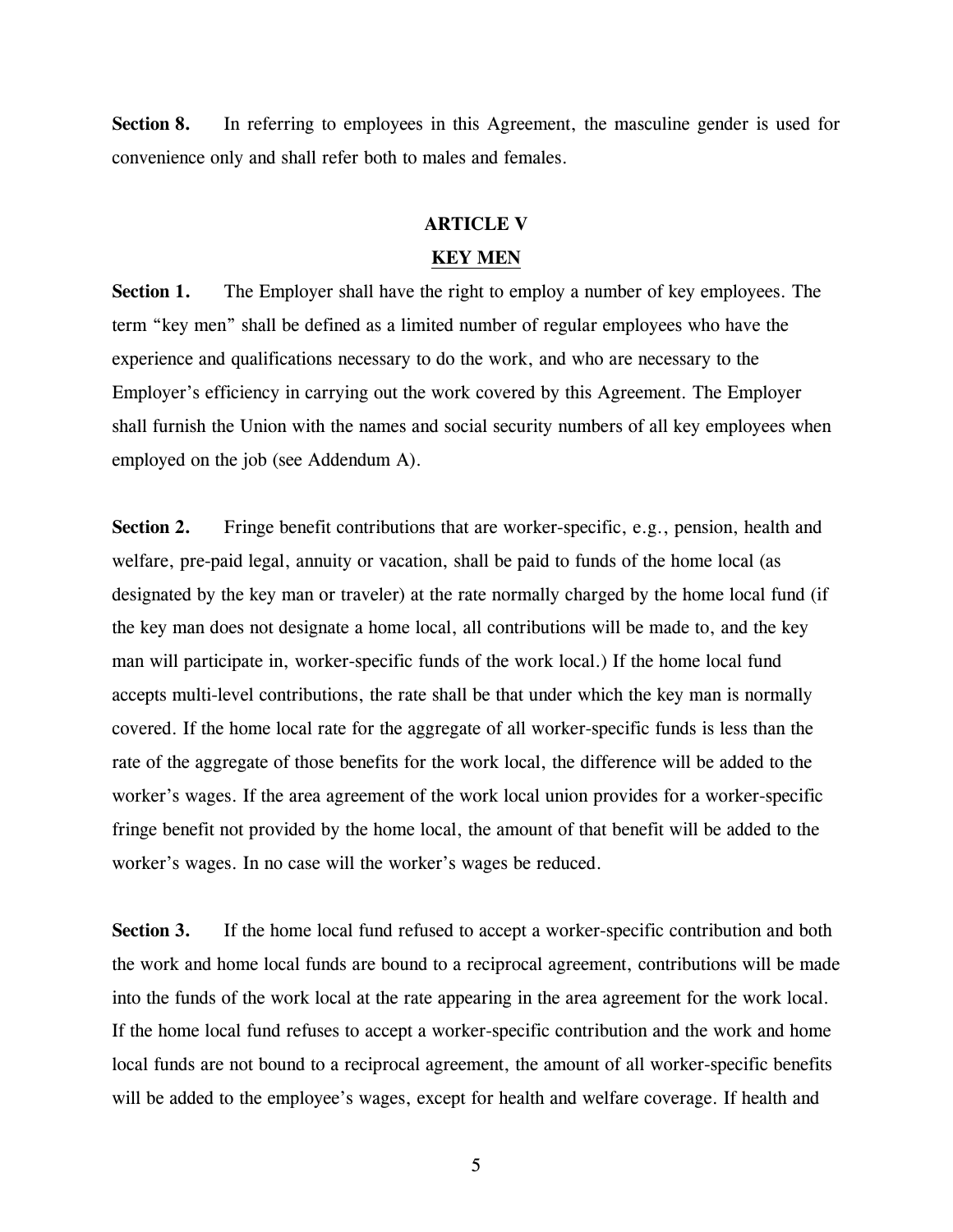welfare coverage is not provided through the home local, a key man's health and welfare contributions shall be made to, and he or she shall participate in, the work local health and welfare fund.

**Section 4.** Fringe benefits that are not worker-specific, e.g., LECET or training, will be paid to the work local fund at the normal rate for that fund.

**Section 5.** The contractor shall advise the union at the pre-job conference of the manner in which benefit contributions for each key man will be treated pursuant to the foregoing rules (subject to the specific terms of any union security or checkoff provision, or authorization card, regular dues are to be remitted to the home local at the home local rate and working dues to the work local at the work local rate). Notwithstanding Section 1, at the pre-job conference the union may direct that vacation contributions are to be paid to the work local fund at the work local rates.

**Section 6.** Where an employee directs that contributions for worker-specific benefits be remitted to his or her home local, that employee shall not be entitled to benefits from the worker-specific funds of the work local, except for health and welfare coverage when provided pursuant to Section 2 above.

Section 7. The contractor agrees to be bound to the various agreements and declarations of trust, and amendments thereto, of the funds of the home local designated by a key man. The contractor authorized the parties to such trust documents to name trustees and successor trustees and to administer the trust. However, no term or amendment of such trust agreement or declaration shall bind the contractor of any financial obligation beyond that set forth in this agreement.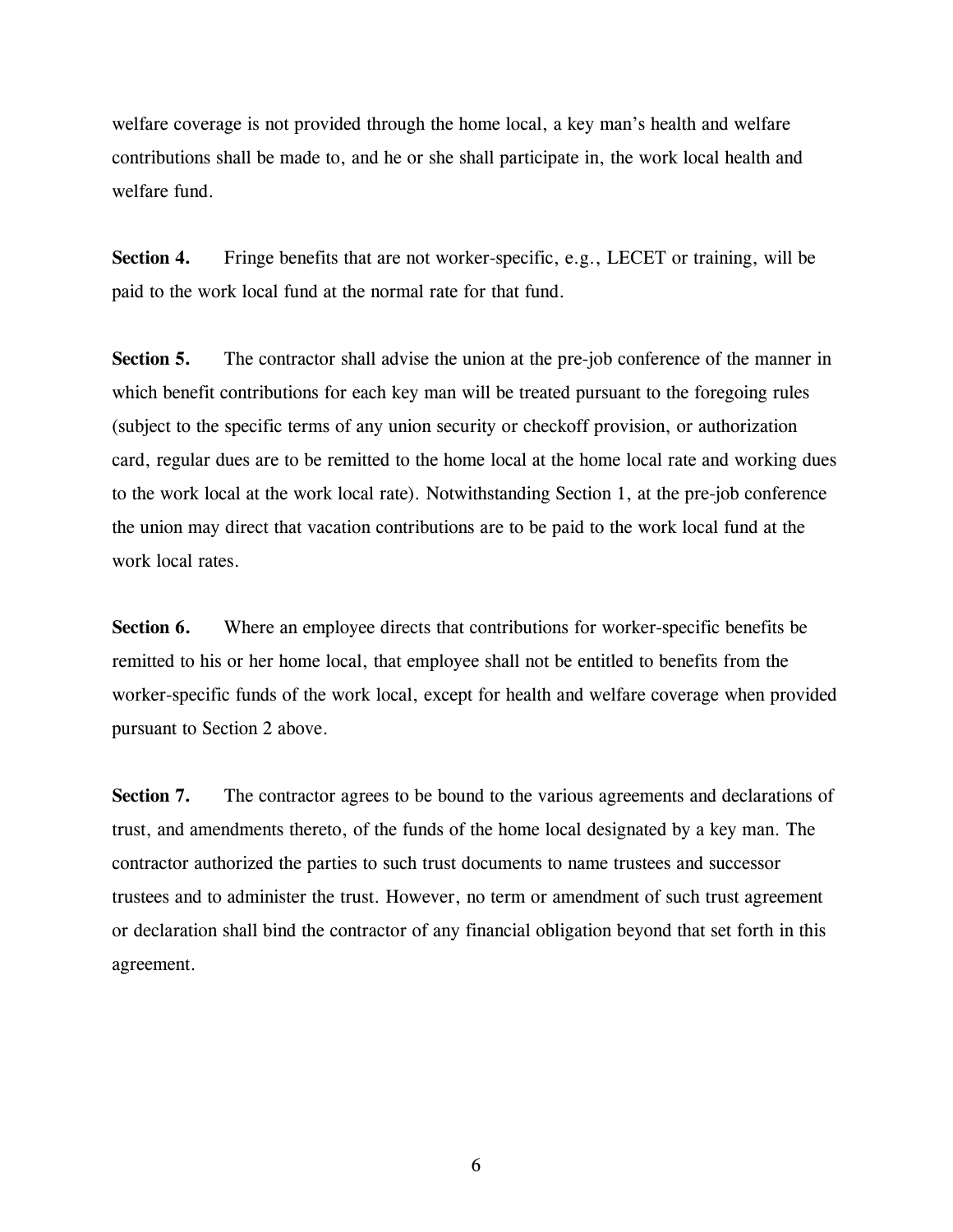## **ARTICLE VI MANAGEMENT RIGHTS**

**Section 1.** The Employer retains and shall exercise full and exclusive authority and responsibility for the management of its operations, except as expressly limited by the terms of this Agreement.

#### **ARTICLE VII**

#### **HOURS OF WORK, OVERTIME, SHIFTS AND HOLIDAYS**

**Section 1.** The standard workday shall consist of eight (8) hours of work between 6:00 a.m. and 6:00 p.m. with one-half hour designated as an unpaid period for lunch. The standard work week shall be five (5) consecutive days of work commencing on Monday. Nothing herein shall be construed as guaranteeing any employee eight (8) hours of work per day or forty (40) hours of work per week.

**Section 2.** Any employee reporting for work and for whom no work is provided, due to inclement weather or other conditions beyond the control of the Employer, shall receive two (2) hours pay at the regular straight time hourly rate. Any employee who starts to work and works beyond the two (2) hours will be paid for actual time worked. Whenever minimum reporting pay is provided for employees, they will be required to remain at the project site available for work for such time as they receive pay, unless released sooner by the Employer's principal supervisor or designated representative. The provisions of this Section are not applicable where the employee voluntarily quits or lays off, in which case the employee shall be paid for the actual time worked.

**Section 3.** All time before and after the established work day of eight (8) hours, Monday through Friday, and all time on Saturday shall be paid at the rate of time and one-half. All time on Sundays and the Holidays stated in Section 8 shall be paid for at the rate of double time.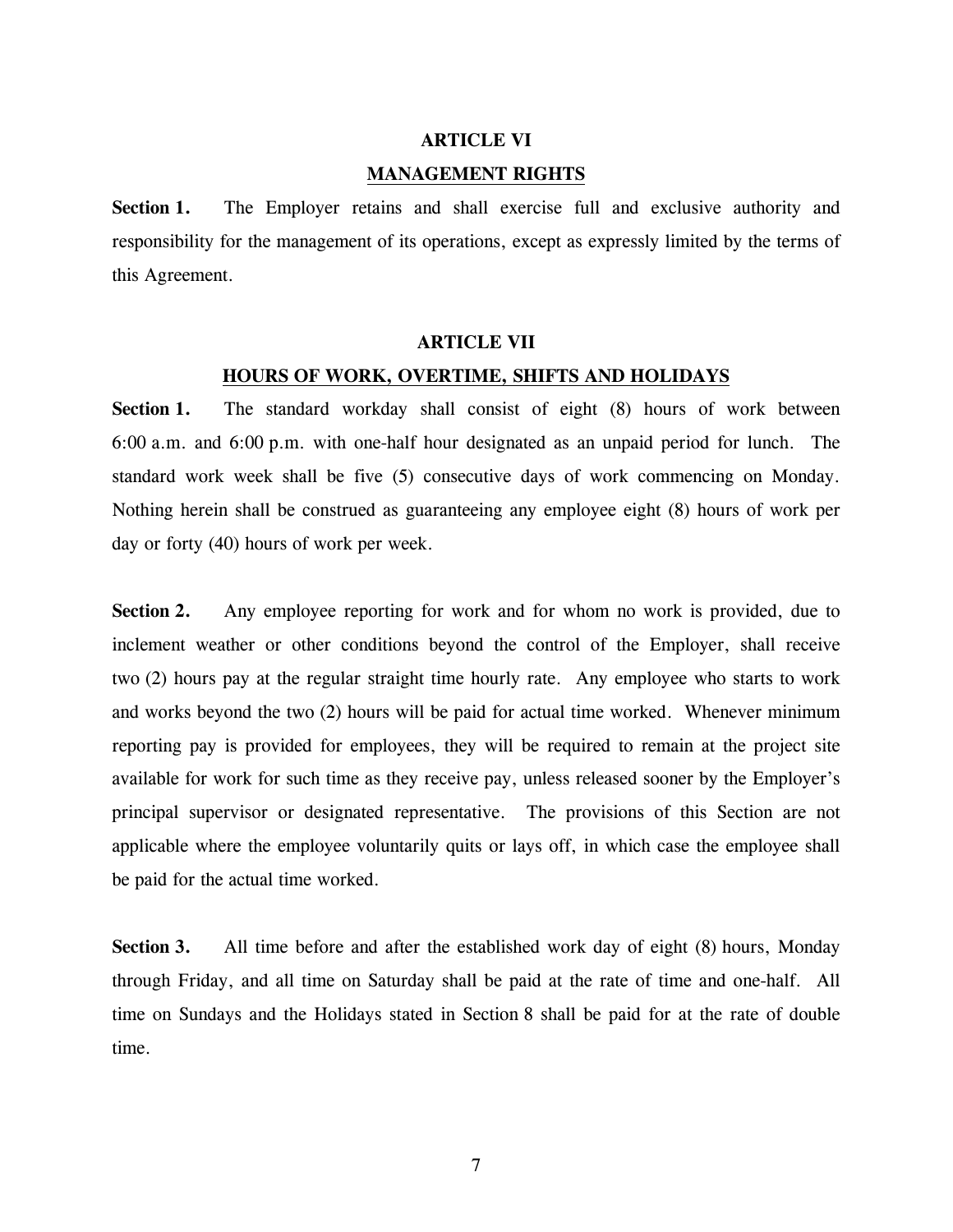**Section 4.** It will not be a violation of this Agreement when the Employer considers it necessary to shut down to avoid the possible loss of human life because of an emergency situation that could endanger the life and safety of an employee. In such case, employees will be compensated only for the actual time worked. In the case of a situation described above whereby the Employer requests employees to wait in a designated area available for work, the employees will be compensated for the waiting time.

**Section 5.** Shifts may be established when considered necessary by the Employer.

a. Shift hours and rates will be as follows:

**First Shift**: Eight (8) hours pay for eight (8) hours worked plus one-half (1/2) hour unpaid lunch period.

**Second Shift**: Eight (8) hours pay for seven and one-half (7  $\frac{1}{2}$ ) hours worked plus one-half (1/2) hour unpaid lunch period.

**Third Shift**: Eight (8) hours pay for seven (7) hours worked plus one-half (1/2) hour unpaid lunch period.

- b. Shifts may be established and continue for a minimum of three (3) consecutive work days.
- c. If only two (2) shifts are to be worked, the Employer may regulate starting times of the two (2) shift operations to permit the maximum utilization of daylight hours.

**Section 6.** In lieu of Section 5 above, the Employer may establish one (1) or two (2) four (4) day ten (10) hour shifts at the regular straight time hourly rate of pay, Monday through Thursday. These shifts are exclusive of a thirty (30) minute unpaid lunch period. The day shift shall start work between the hours of 6:00 a.m. and 8:00 a.m. and the second shift shall start work at a time designated by the Employer. The day shift shall work four (4) days at ten (10) hours for ten (10) hours pay. The second shift shall work four (4) days at nine and one-half  $(9 \frac{1}{2})$  hours for ten  $(10)$  hours pay. Straight time is not to exceed ten  $(10)$  hours a day or forth (40) hours per week. Staggered starting times may be established for various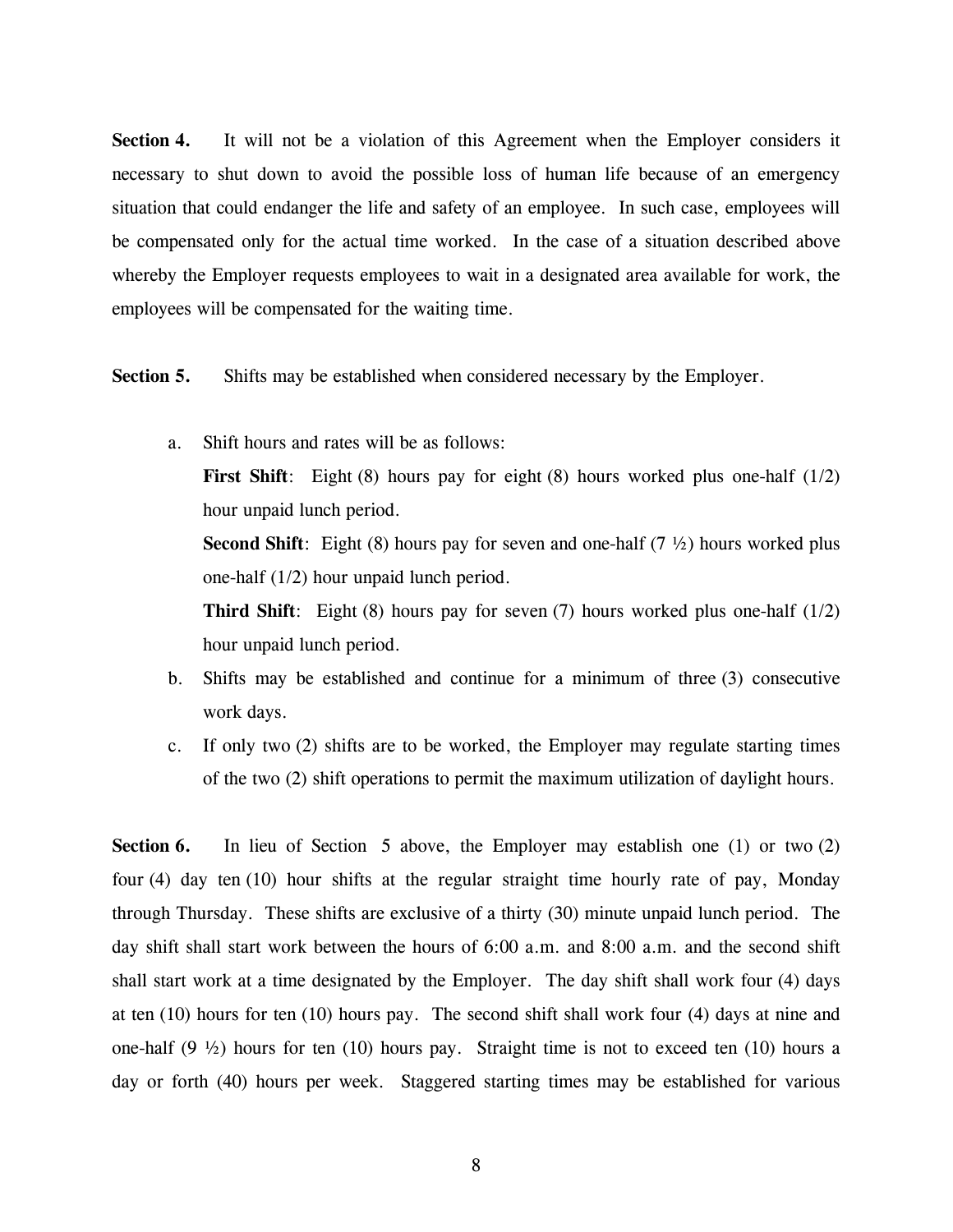work operations. The Employer will notify the Union at least three (3) working days prior to starting a four (4) day ten (10) hour shift.

a. If employees lose ten (10) or more straight time hours in any given week due to weather, or other conditions beyond the control of the Employer; the Employer, at his option, may schedule a voluntary make-up day on Friday (if a four (4) day week is scheduled).

**Section 7.** It is recognized by the parties to this Agreement that the standard work week may not be desirable or cost effective for some projects, and other arrangements for hours of work could be necessary. On projects where job conditions require a change in the work day, work week, and/or shifts, the parties may change these conditions to meet the requirements of the project.

**Section 8.** Recognized holidays shall be as follows:

| New Years Day | Fourth of July | Thanksgiving Day       | Christmas Day |
|---------------|----------------|------------------------|---------------|
| Memorial Day  | Labor Day      | Day after Thanksgiving |               |

Under no circumstances shall any work be performed on Labor Day except in cases of emergency involving life of property. In the event a holiday falls on a Sunday, the following day, Monday, shall be observed as such holiday. There shall be no paid holidays. If employees are required to work on a holiday, they shall receive the appropriate rate, but in no case shall such overtime rate be more than double the straight time rate.

#### **ARTICLE VIII**

#### **WAGE SCALES AND BENEFITS**

**Section 1.** The Employer and the Union agree that only those wages, fringes and premiums incorporated in the appropriate Davis-Bacon wage determination at the time the Employer is authorized to perform the work will be paid.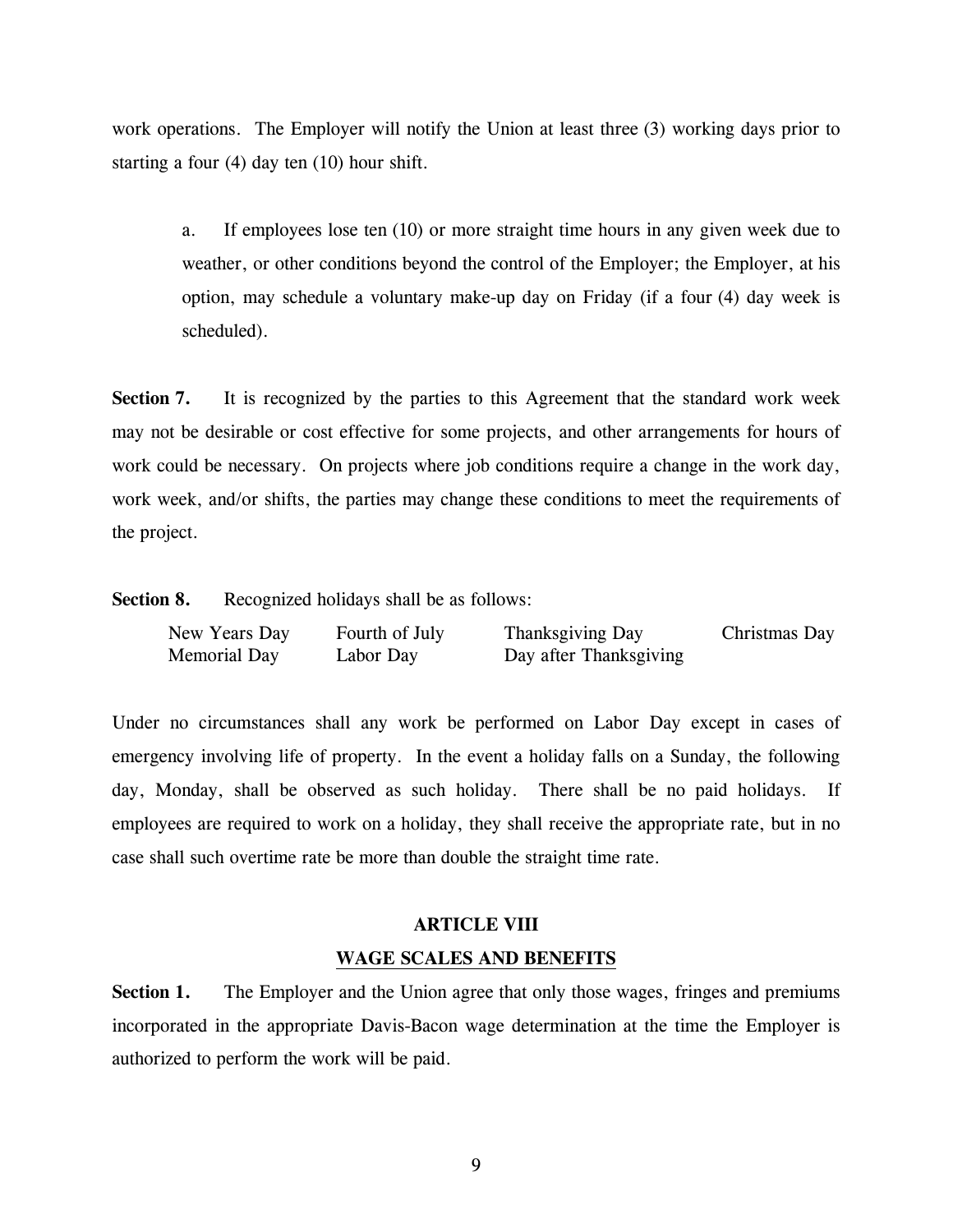The Employer adopts and agrees to be bound by the written terms of the applicable International Union or Local Union trust agreements. The Employer authorizes the parties to such trust agreements to appoint trustees and successor trustees to administer the trust funds and thereby ratifies and accepts the trustees so appointed as if appointed by the Employer. Nothing contained in this Section is intended to require the Employer to become a party to or be bound by any local collective bargaining agreement except for the employee benefit fund contributions as specified therein, nor is the Employer required to become a member of any employer group or association as a condition for making such contributions.

**Section 2.** It is agreed and understood that in the event a subcontractor becomes delinquent on the payment of required wages or fringe benefit contributions, the Employer, upon written notice from the Union, shall become liable therefore, provided however, that:

- a. written notice of any such delinquency is received by the Employer within two (2) weeks of the time payment was due from the subcontractor;
- b. the delinquency is for contributions for hours performed on the Employer's project only; and
- c. the Employer has not yet paid the subcontractor.

**Section 3.** Upon presentation of a proper authorization form executed by the individual employee, the Employer agrees to deduct union dues as well as other authorized deductions from net pay after taxes and remit same to the appropriate Local Union. The Employer will transmit dues to the Local Union in the manner and at the time established by local practice.

**Section 4.** The Employer agrees to make fringe benefit contributions for key employees to the trust funds designated by the key employees as their home trust funds, and shall not be obligated to contribute for the key employees to any other trust funds, provided that the trust funds so designated agree to accept the contributions and credit the key employees for those contributions in accordance with the trust funds' rules. The contributions shall be at the customary rates set by the home trust funds. In accordance with this Section, the key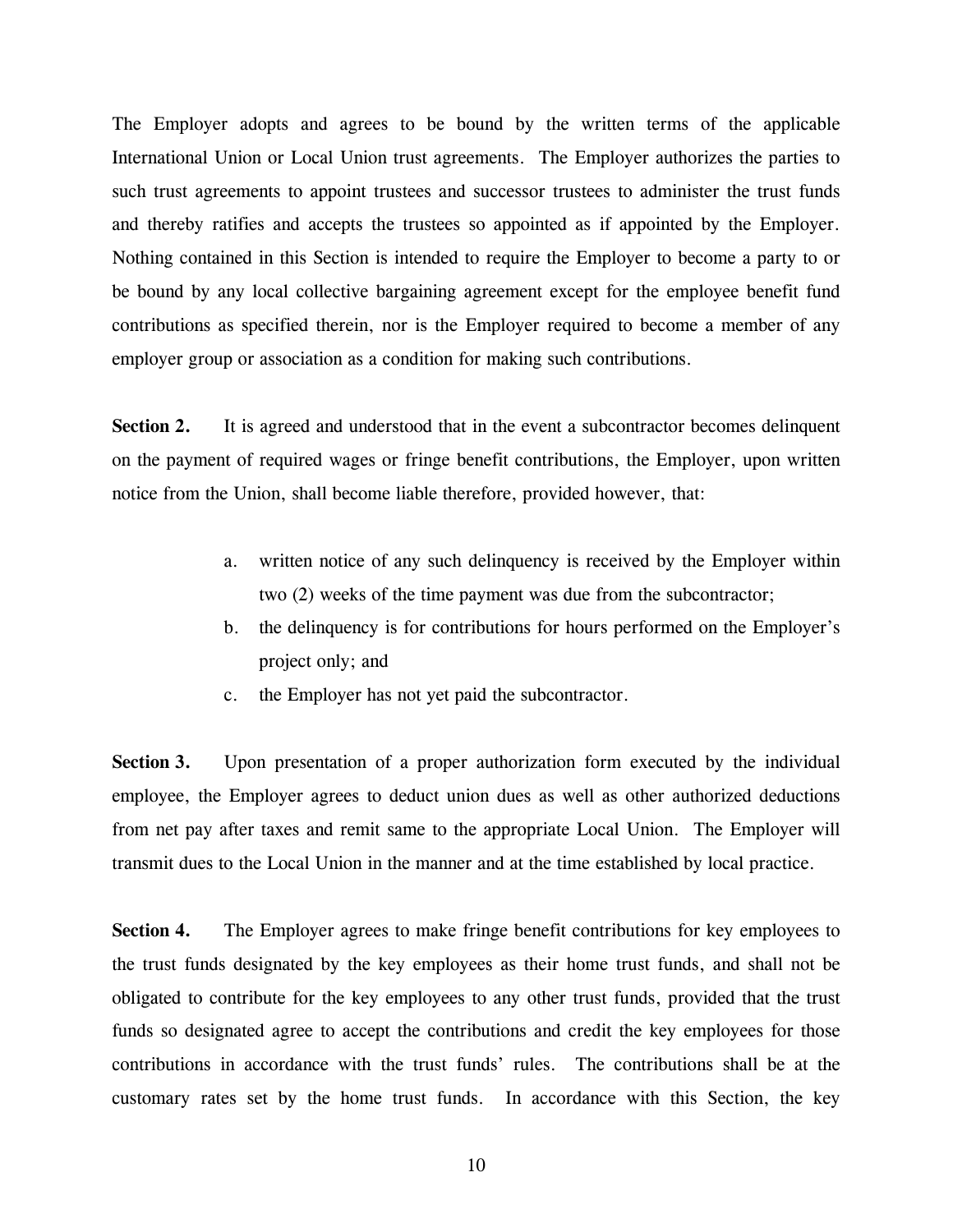employees for whom contributions are made to their designated home trust funds shall look only to those trust funds for benefits.

**Section 5.** Not withstanding the first paragraph of Section 1 of this Article, the Employer agrees to submit to the Laborers' Employers Cooperation and Education Trust ("LECET") the amount of ten cents (\$.10) per hour for all hours worked by all employees of the Employer covered by this agreement, unless the applicable local agreement requires a contribution to a Regional or Local LECET, in which case the Regional or local agreement provision shall apply.

**Section 6.** In the event the Davis-Bacon determination does not meet the area minimum rates of the Union or the work involved is not covered by the Davis-Bacon Act, then the parties shall meet and establish comparable wage rates and fringe benefits in order to utilize the trained and certified crafts on the project.

#### **ARTICLE IX**

#### **GRIEVANCE PROCEDURE**

**Section 1.** It is specifically agreed that in the event any disputes arise out of the interpretation or application of this Agreement, excluding questions of jurisdiction of work, the dispute(s) shall be settled by means of the procedure set forth herein. No such grievance shall be recognized unless called to the attention of the Employer by the Union or to the attention of the Union by the Employer within ten (10) calendar days after the alleged violation was committed.

**Section 2.** A grievance shall be settled according to the following procedure:

 STEP 1: The dispute shall be referred to the Business Manager of the Local Union involved or his designated representative and the Project Superintendent and/or the Employer's representative at the project.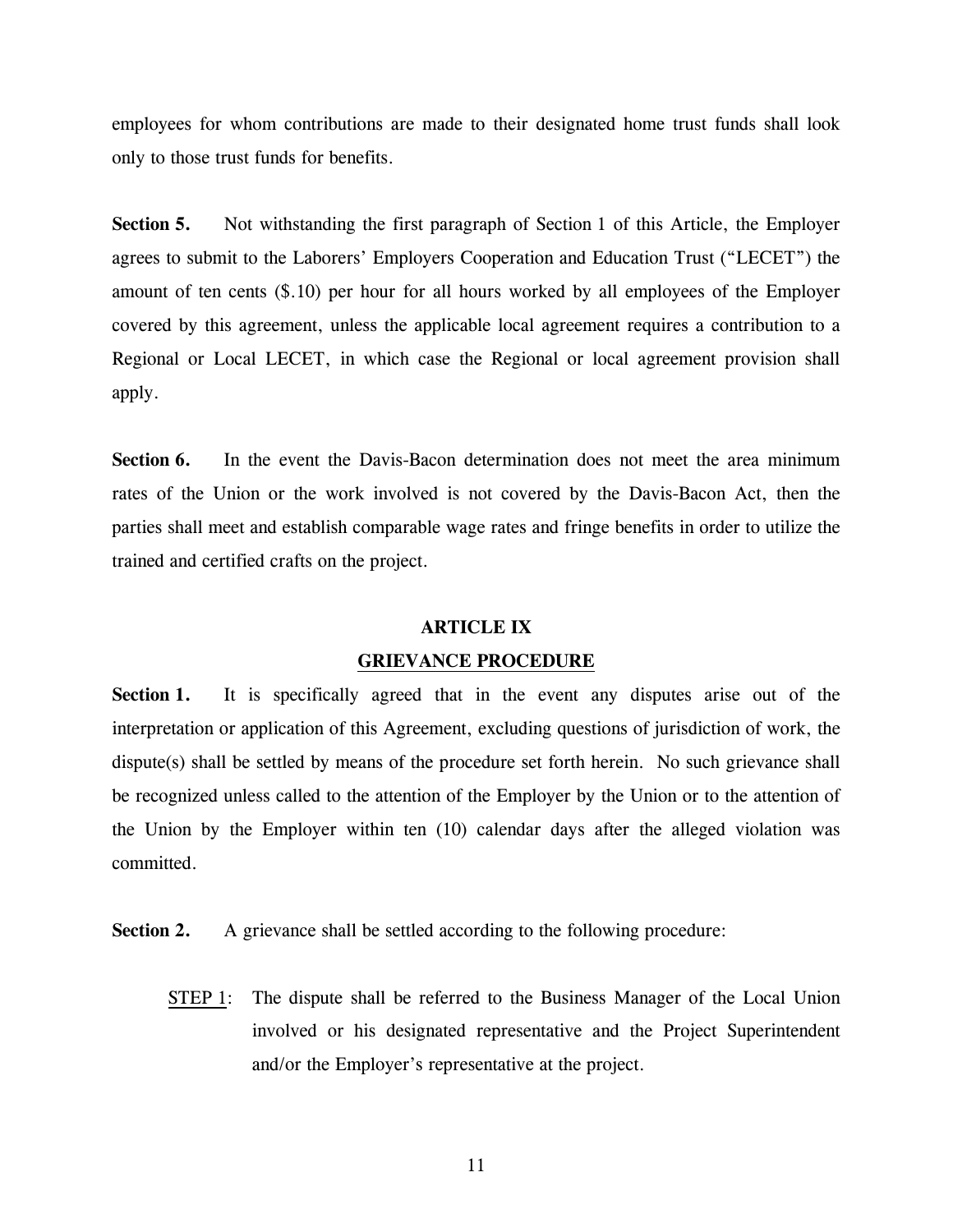- STEP 2: In the event that the Business Representative of the Local Union and the Project Superintendent and/or the Employer representative at the project site cannot reach agreement within ten (10) calendar days after a meeting is arranged and held, the matter shall be referred to the International Union and the Labor Relations Representative of the responsible Employer.
- STEP 3: In the event that the International Representative and the Labor Relations Representative of the Employer are unable to resolve the dispute within ten (10) calendar days after completion of Step 2, it shall be referred, in writing, to the General President of the Union involved and the Home Office representative of the Employer.
- STEP 4: If the dispute is not resolved within ten (10) calendar days after completion of Step 3, the Employer and the Union shall choose a mutually agreed upon Arbitrator for final and binding arbitration. The impartial Arbitrator shall be selected from a panel of arbitrators submitted by and in accordance with the rules and regulations of the American Arbitration Association. The decision of the Arbitrator shall be binding upon all parties. The Arbitrator shall have no authority to change, amend, add to, or detract from any of the provisions of this Agreement. The expense of the impartial Arbitrator shall be borne equally by the Employer and the involved Union.

**Section 3.** The time limits specified in any step of the Grievance Procedure may be extended by mutual agreement of the parties initiated by the written request of one party to the other, at the appropriate Step of the Grievance Procedure. However, failure to process a grievance, or failure to respond in writing within the time limits provided above, without a request for an extension of time, shall be deemed a waiver of such grievance to the other without prejudice, or without precedent to the processing of and/or resolution of like or similar grievances or disputes.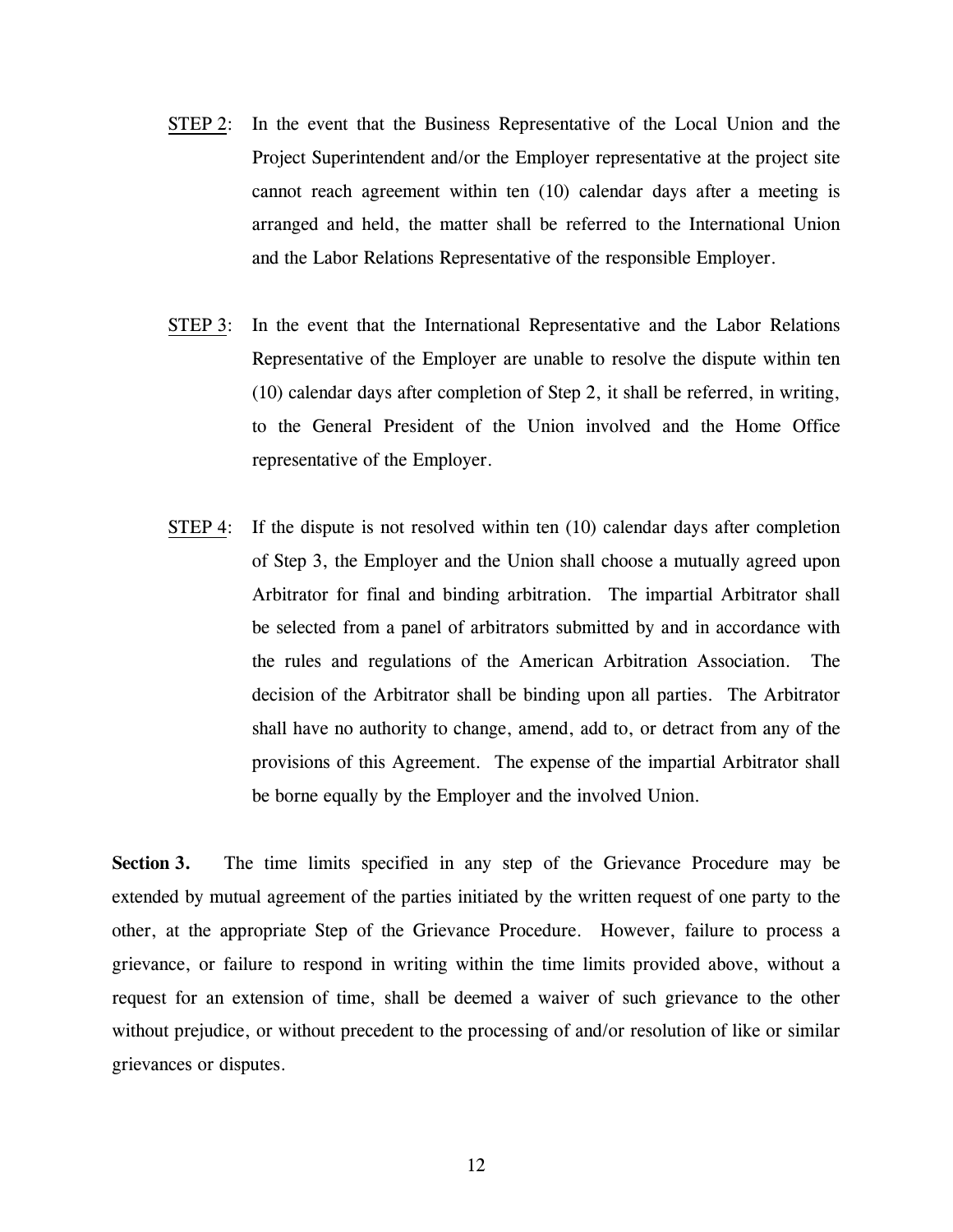**Section 4.** In order to encourage the resolution of disputes and grievances at Section 1 and 2 of this Grievance Procedure, the parties agree that such settlements shall not be precedent-setting.

#### **ARTICLE X**

#### **JURISDICTIONAL DISPUTES**

**Section 1.** There will be no strikes, no work stoppages or slowdowns, or other interferences with the work because of jurisdictional disputes.

Section 2. Project conditions do not always justify strict adherence to craft lines which in itself does not establish precedent or change the appropriate jurisdiction of the crafts involved. Periodic review of the work assignments shall be made for the purpose of adjusting such assignments as appropriate to take care of changing needs.

**Section 3.** In the event of a jurisdictional dispute, the International Unions shall promptly assign International Representatives to meet with the Employer and attempt a settlement in the event of questions of assignment.

**Section 4.** If the International Representatives cannot reach agreement on the dispute, they shall jointly prepare and sign a complete statement of the facts and circumstances involved in the dispute, which shall be submitted to the respective General Presidents for final resolution.

#### **ARTICLE XI**

#### **GENERAL WORKING CONDITIONS**

**Section 1.** The selection of craft foremen and/or general foremen and the number of foremen required shall be entirely the responsibility of the Employer, it being understood that in the selection of such foremen and/or general foremen the Employer will give primary consideration to qualified individuals available in the local area. After giving such consideration, the Employer may select individuals from other areas. All foremen and/or general foremen shall take orders from the designated Employer representatives. Craft foremen shall be designated working foremen at the discretion of the Employer.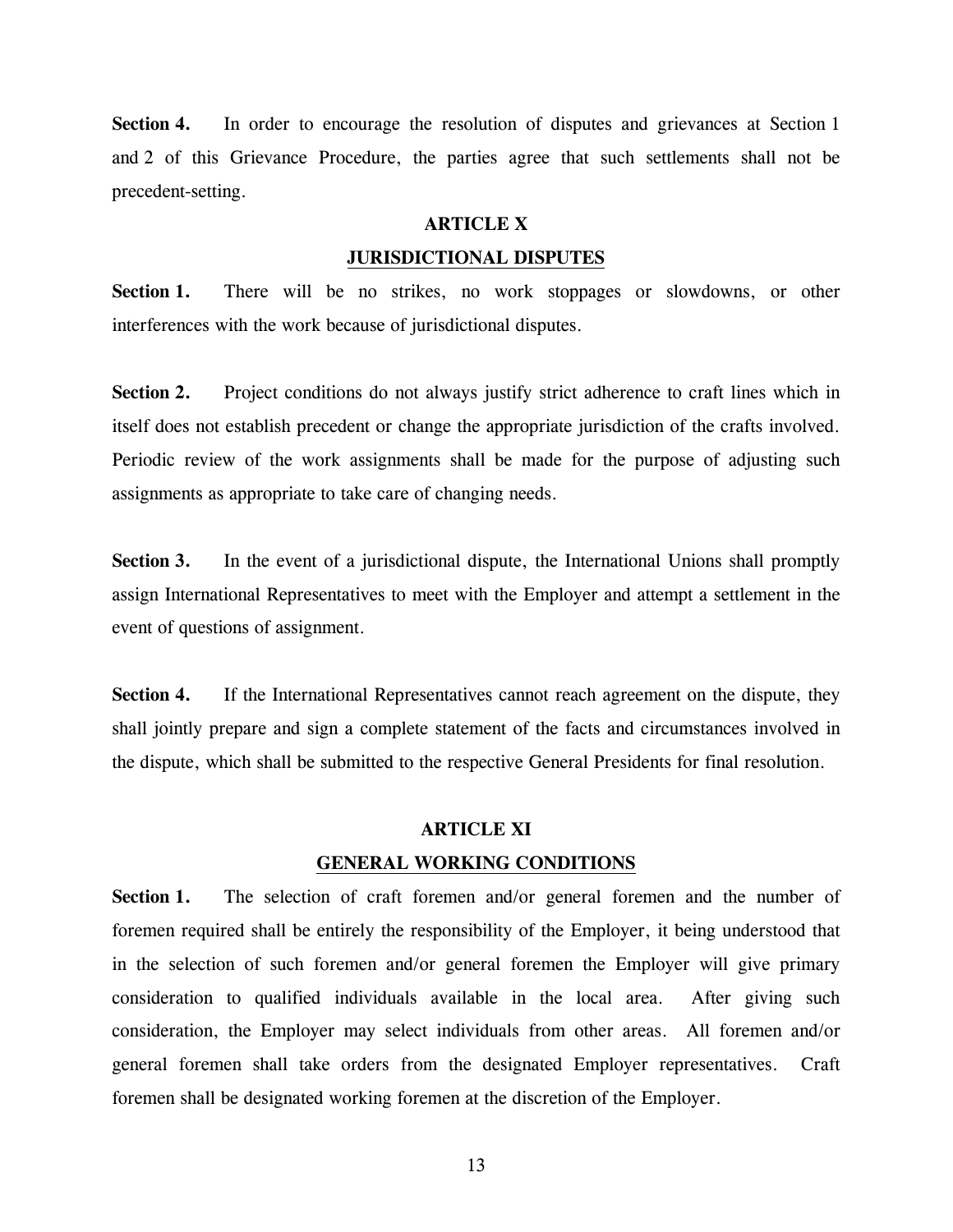**Section 2.** There shall be no limit on production by workmen nor restrictions on the full use of tools or equipment. Craftsmen using tools shall perform any of the work of the trade and shall work under the direction of the craft foremen. There shall be no restrictions on efficient use of manpower other than as may be required by safety regulations.

**Section 3.** Workers shall be at their place of work at the starting time and shall remain at their place of work performing their assigned functions under the supervision of the Employer until quitting time. The parties reaffirm their policy of a fair day's work for a fair day's wage.

**Section 4.** The Employer may utilize the most efficient methods or techniques of construction, tools or other labor saving devices to accomplish work. Practices not a part of the terms and conditions of this Agreement will not be recognized.

**Section 5.** Neither the Union nor its Local Unions shall coerce or in any way interfere with the Owner's personnel, operation or facilities at the project site. The Owner's right to contract directly with other companies for work at the project site shall not be limited, and the Union shall cooperate and not interfere with that Employer's operations. There shall be no intermingling of Owner personnel with the Employer's Union personnel.

Section 6. Slowdowns, standby crews, and featherbedding practices will not be tolerated.

**Section 7.** Individual seniority shall not be recognized or applied to employees working on projects under this Agreement.

**Section 8.** The Employer shall establish such reasonable project rules as the Employer deems appropriate. These rules will be reviewed at the pre-job conference and posted at the project site by the Employer, and may be amended thereafter as necessary.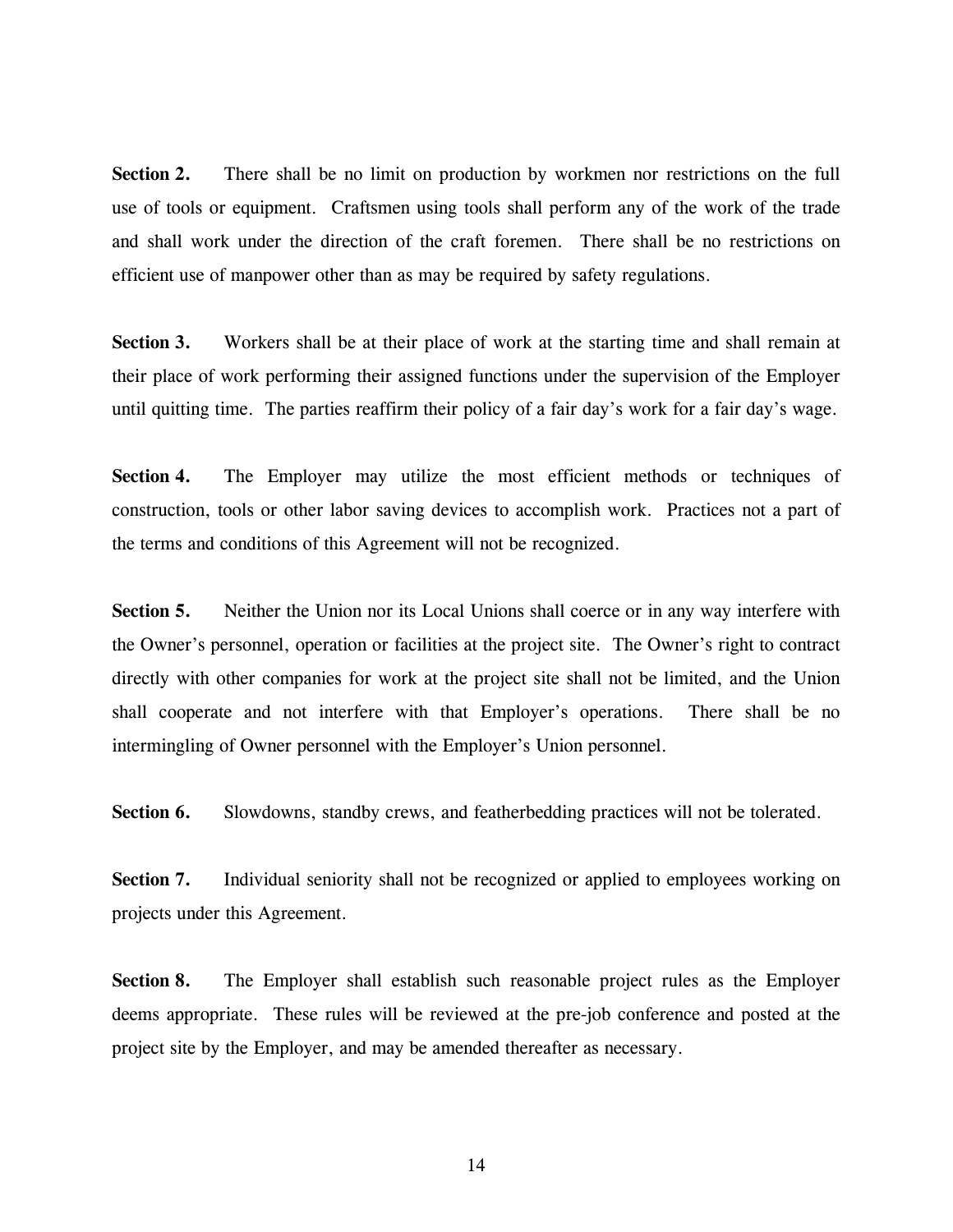Section 9. In order for this Agreement to be utilized, and prior to the commencement of any project under this Agreement, the Employer agrees to make notification to the Union at International Headquarters,  $905 - 16<sup>th</sup>$  Street, N.W., Washington, DC 20006, (202) 737-8320, Fax: (202) 737-2754. This notification will include all information as specified on the Job Notification Form (see Addendum A). The Union agrees to acknowledge receipt of the job notification with written approval for the project specified in said notification. Each project extension request will be reviewed and approved on an individual basis.

**Section 10.** Employers and representatives of the International Unions, District Councils and/or Local Unions having jurisdiction shall hold a pre-job conference so that the start and continuation of work may progress without interruption. The Employer agrees to notify the Union at International Headquarters, 905 --16<sup>th</sup> Street, N.W., Washington, DC 20006, (202) 737-8320, Fax: (202) 737-2754, prior to commencing any work covered by this Agreement. It shall be the purpose of the pre-job conference for the Employer and the Unions to agree on such matters as the length of the work week, the number of key employees to be brought in, the number of employees employed, the method of referral, the check-off of union dues, initiation fees or agency shop fees, the applicable wage rates and fringe benefit contributions in accordance with the local agreement, as well as review the site plan, site safety and health plan, site control, air monitoring, and all other aspects pertaining to the project; provided that it is agreed that the interpretation shall be a matter for the principal parties hereto.

**Section 11.** Employees required to wear protective clothing will be given sufficient time to go through the required procedures for dressing, undressing and decontamination and this shall be considered time worked.

#### **ARTICLE XII**

#### **SAFETY**

**Section 1.** The employees covered by the terms of This Agreement shall at all times while in the employ of the Employer be bound by the safety rules and regulations as established by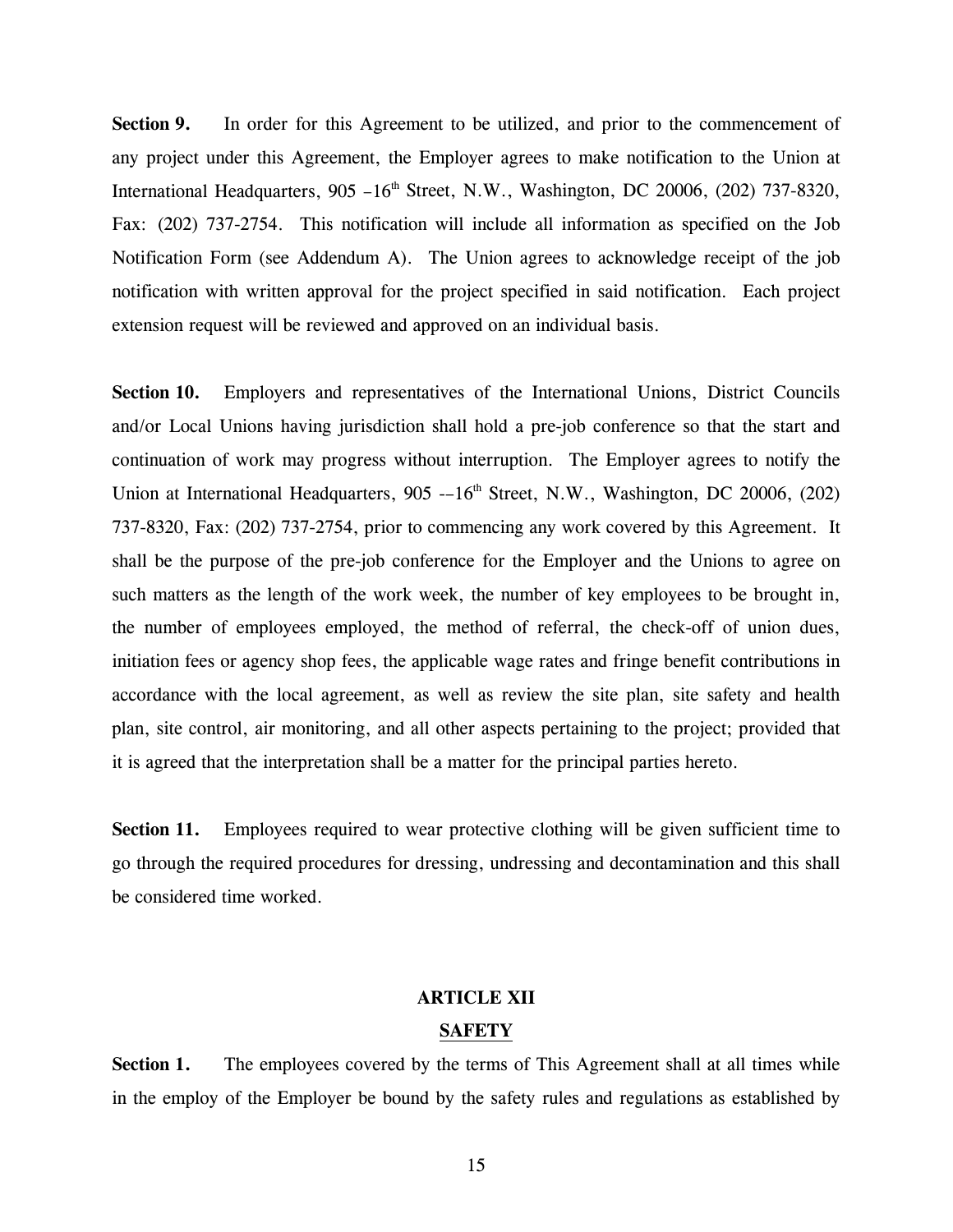the Employer in accordance with the Construction Safety Act, OSHA, 29 CFR 1910.120, and any other federal and state regulations. These rules and regulations will be published and posted at conspicuous places throughout the project.

**Section 2.** In accordance with all federal and state regulations, it shall be the exclusive responsibility of each Employer on a project site to which this Agreement applies, to assure safe working conditions for its employees and compliance by them with any safety rules contained herein or established by the Employer. Nothing in this Agreement will make the Union or any of its locals liable to any employees or to other persons in the event that injury or accidents occur.

#### **ARTICLE XIII**

#### **WORK STOPPAGES AND LOCKOUTS**

**Section 1.** During the term of this Agreement there shall be no strikes, picketing, work stoppages, slowdowns, or other disruptive activity for any reason by the Union, its applicable Local Union, or by any employee and there shall be no lockout by the Employer.

**Section 2.** The Union and its applicable Local Union shall not sanction, aid or abet, encourage or continue any work stoppage, strike, picketing, or other disruptive activity at the Employer's project site and shall undertake all reasonable means to prevent or to terminate any such activity. No employee shall engage in activities which violate this Article. Any employee who participates in or encourages any activity which interferes with the normal operation of the project shall be subject to disciplinary action, including discharge.

**Section 3.** Neither the Union nor its applicable Local Unions shall be liable for acts of employees for which it has no responsibility. The International Union General President will immediately instruct, order, and use the best efforts of his office to cause the Local Union or Unions to cease any violations of this Article. The principal officer or officers of a Local Union will immediately instruct, order, and use the best efforts of their office to cause the employees the Local Union represents to cease any violations of this Article. A Local Union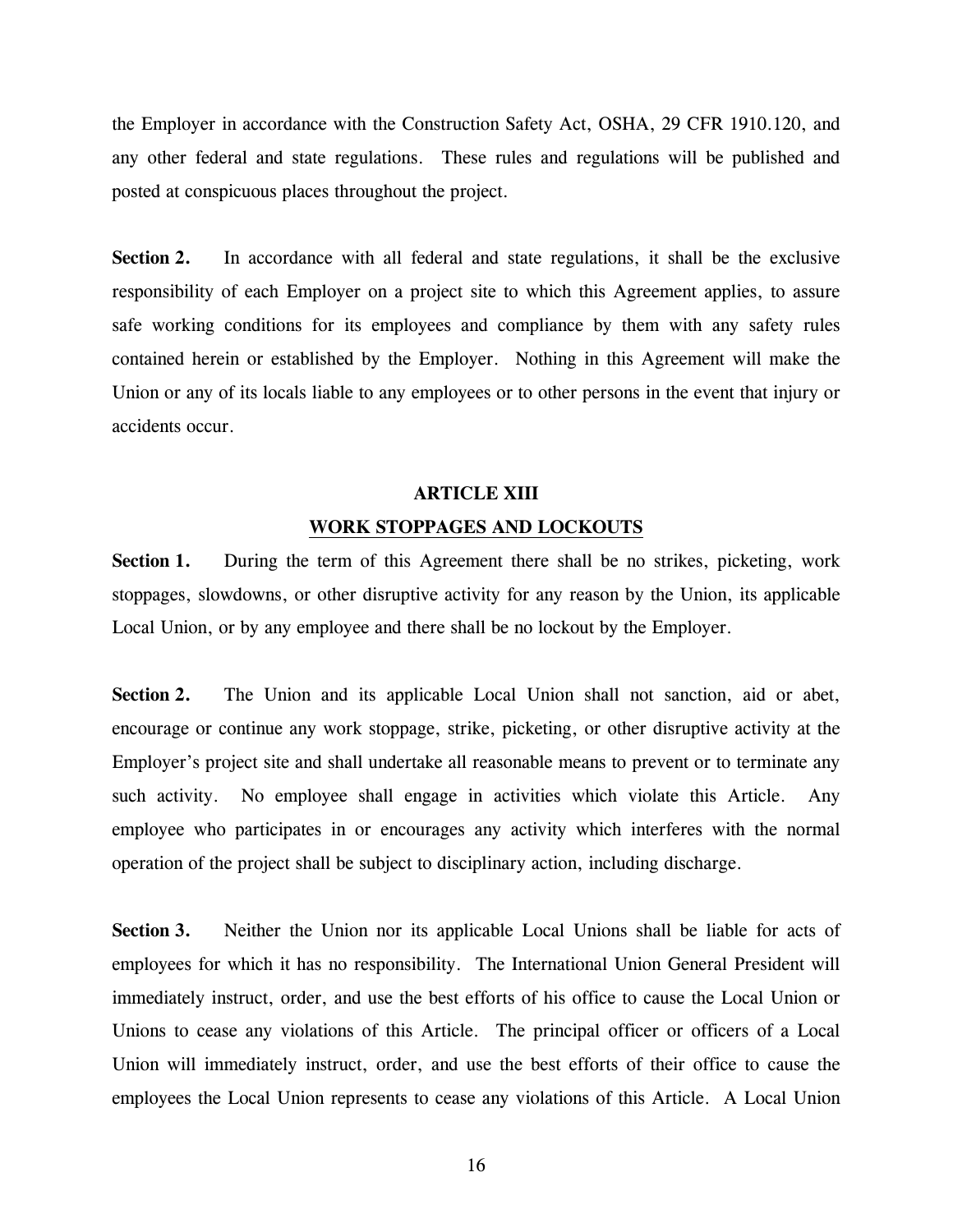complying with this obligation shall not be liable for unauthorized acts of the employees it represents. The failure of the Employer to exercise its right in any instance shall not be deemed a waiver of its right in any other instance.

#### **ARTICLE XIV**

#### **PAYMENT OF WAGES – CHECKING IN AND OUT**

**Section 1.** Employees shall be paid in full prior to normal quitting time on the project once each week (on the same day), but in no event shall more than three (3) days (Saturday, Sunday and Holidays excluded), wages be withheld. The Employer shall make arrangements with a local bank to cash regular out-of-state payroll checks.

- a. If the regular payday falls on a holiday, the employees shall be paid on the last regular workday before the holiday.
- b. If payment is not made as provided herein, the employee shall be paid for waiting time. Waiting time is to be paid at the rate of two (2) hours pay at the appropriate wage rate for each twenty-four (24) hour period.
- c. An employee's pay check stub or attached statement shall contain an itemized statement showing the breakdown of straight time hours, overtime hours and all authorized deductions, and must indicate the name and address of the Employer.
- d. Notwithstanding the above, if circumstances beyond the control of the Employer occur, Section 1(B) will not apply.

**Section 2.** Employees who quit shall be paid no later than the next regular pay period.

**Section 3.** When employees are laid off or discharged, they shall be paid in full immediately. In the event that the employee is not paid immediately they shall receive two (2) hours' pay at the appropriate hourly wage rate for each twenty-four (24) hour period or portion thereof until said check is mailed to an address of the employee's choice. The postmark on the envelope will serve as the cutoff for any penalty.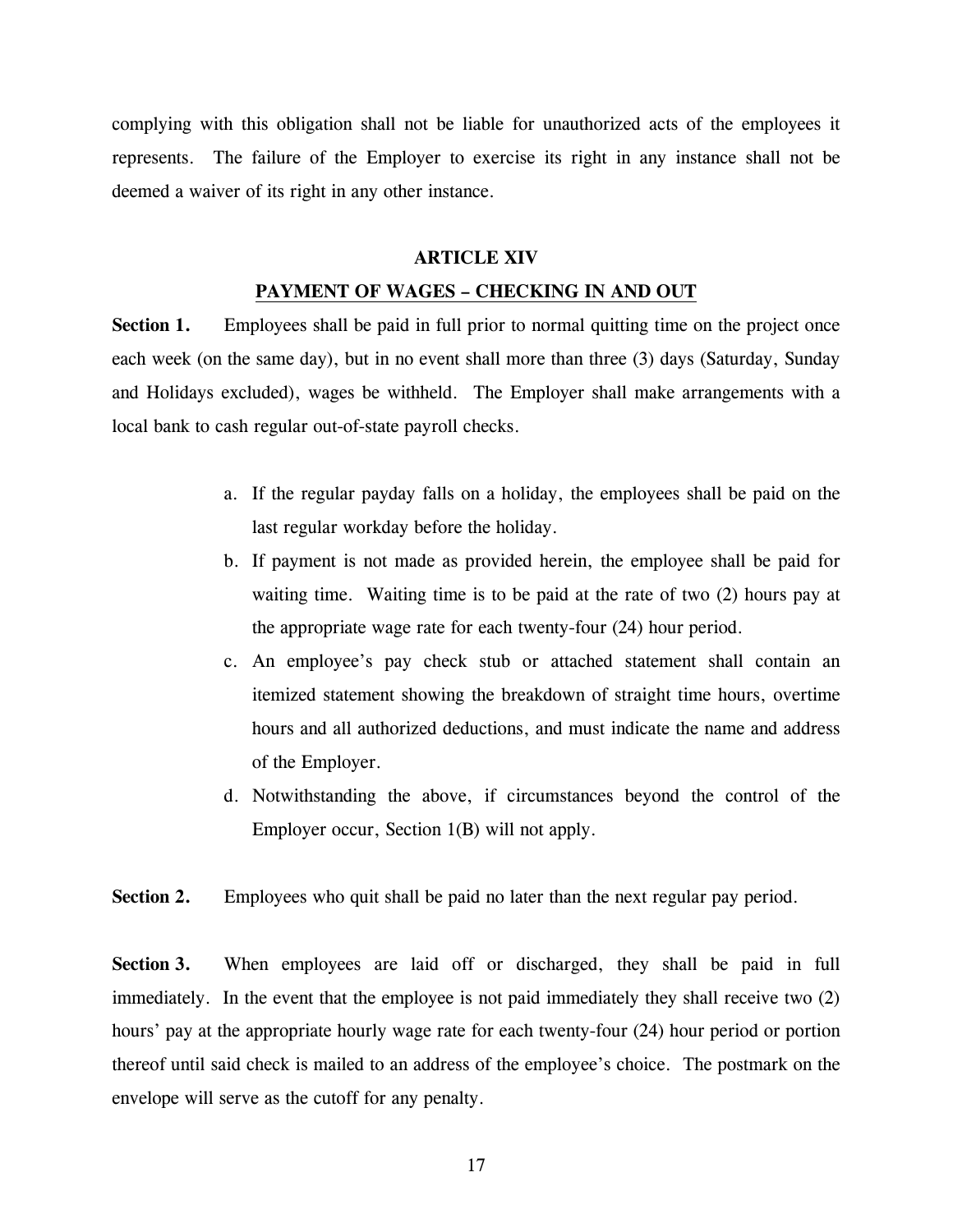**Section 4.** The Employer may utilize brassing, time clocks, or other systems to check employees in and out. Each Employee must check himself in and out. The Employer will provide adequate facilities for checking in and out in an expeditious manner.

#### **ARTICLE XV**

#### **UNION REPRESENTATION**

Section 1. Authorized representatives of the Union and its Local Unions shall have access to the project, provided they do not interfere with the work of the employees and further provided that such representatives fully comply with the visitor and security rules established for the particular project.

**Section 2.** The Union, or its applicable Local Union, shall have the right to designate a working journeyman as a Steward. Such designated Steward shall be a qualified worker performing the work of the craft and shall not exercise any supervisory functions. The Steward shall be concerned with the employees of the Steward's employer and not with the employees of any other employer. The Employer shall notify the Union twenty-four (24) hours prior to discharge of the Steward.

**Section 3.** Where the Owner's personnel may be working in close proximity to the construction activities, the Union agrees that under any and all conditions Union representatives, Stewards, and individual workmen will not interfere in any manner with the Owner's personnel or with the work which is being performed by the Owner's personnel.

#### **ARTICLE XVI**

#### **SUBCONTRACTING**

Subcontractors performing work at the project shall become signatory to and be bound by the terms and conditions of this Agreement. It is understood that qualified union, competitive subcontractors may not be available. If this is the case, the Union(s) will endeavor to locate suitable, qualified, competitive union subcontractors to perform the work. If in seven (7) days the Union(s) are unable to locate such qualified, competitive union subcontractors, it is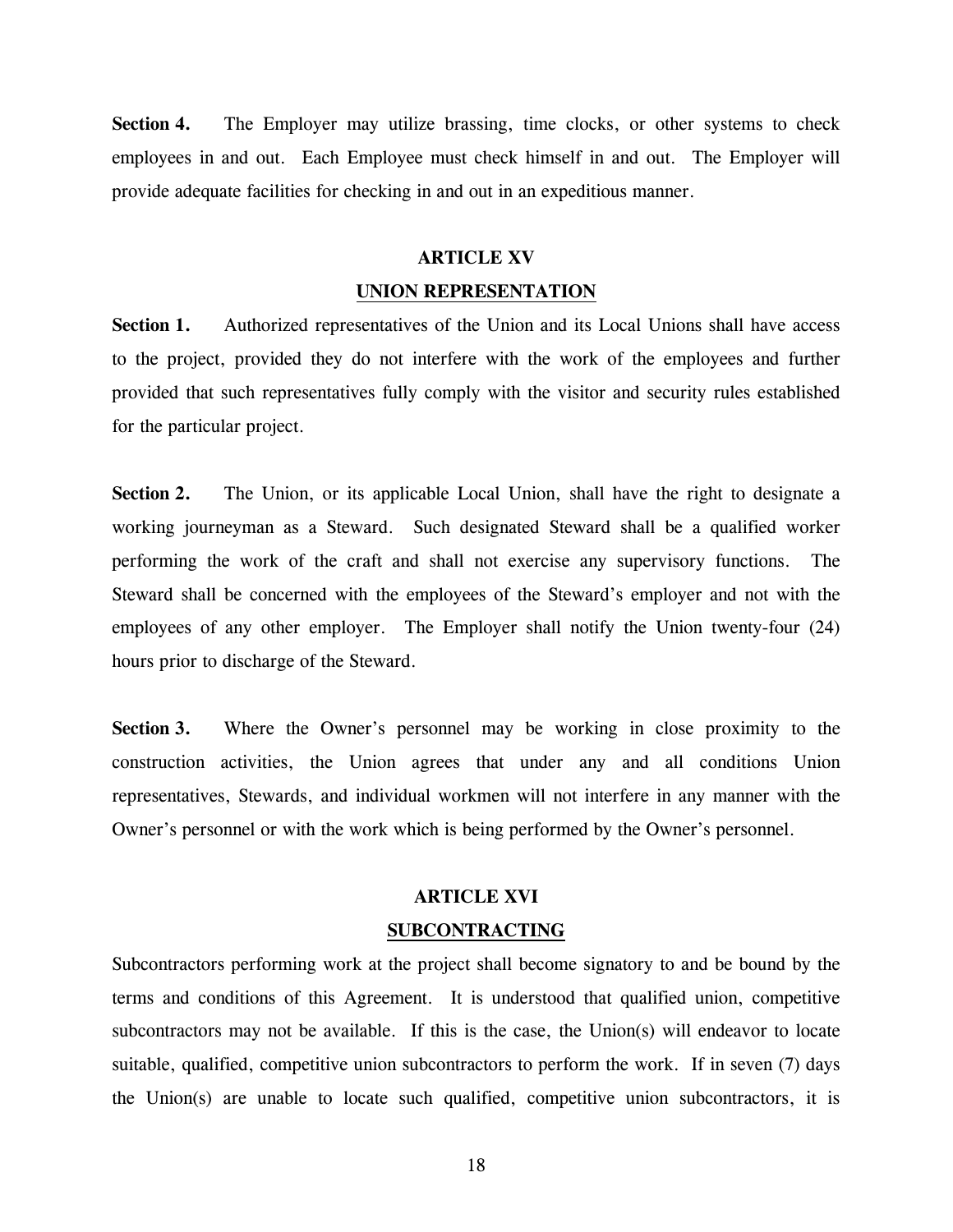understood and agreed that the Employer may employ a non-signatory subcontractor who shall become signatory to this agreement prior to starting work.

#### **ARTICLE XVII**

#### **GENERAL SAVINGS CLAUSE**

Section 1. If any Article or provision of this Agreement shall be declared invalid, inoperative, or unenforceable by any competent authority of the executive, legislative, judicial or administrative branch of the Federal or any State government, the Employer and the Union shall suspend the operation of such Article or provision during the period of its invalidity and shall substitute by mutual consent, in its place and stead, an Article or provision which will meet the objections to its validity and which will be in accord with the intent and purpose of the Article or provisions in question.

If any Article or provision of this Agreement shall be held invalid, inoperative, or unenforceable by operation of law or by any of the above mentioned tribunals of competent jurisdiction, the remainder of this Agreement or the application of such article or provision to persons or circumstances other than those to which it has been held invalid, inoperative or unenforceable shall not be affected thereby.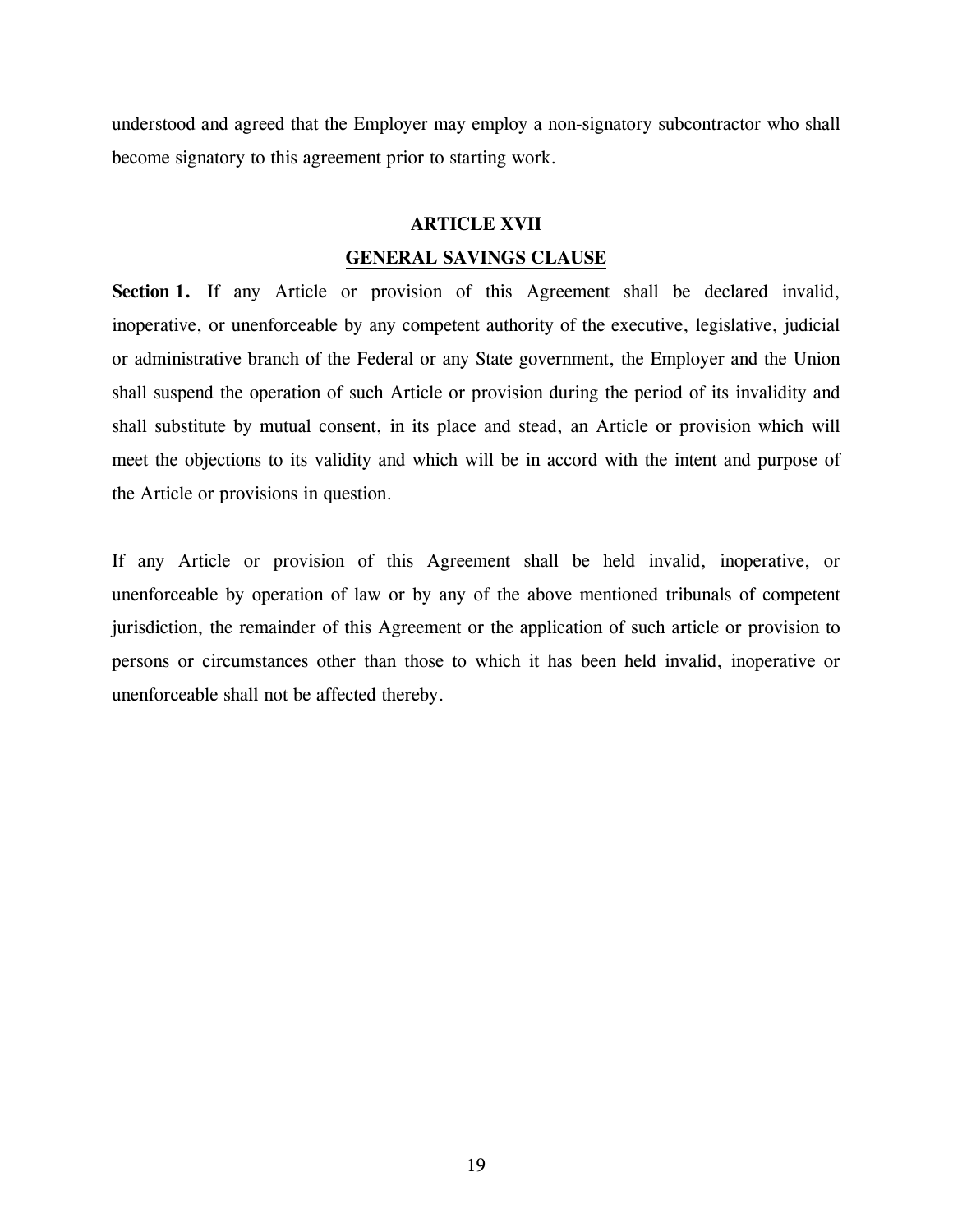## **ARTICLE XVIII DURATION**

This Agreement shall become effective the day of  $20$ , and shall continue in full force and effect for the duration of each project as specified through the application of Addendum A.

*This Agreement may be amended only by written agreement signed by the parties signatory hereto.* 

### **ACCEPTANCE OF AGREEMENT**

SIGNED THIS  $\_\_\_\_\_\_\_\_\_\_\_\_\_\_\_\_\_\_$ 

 $\mathcal{L}_\text{max}$  and  $\mathcal{L}_\text{max}$  and  $\mathcal{L}_\text{max}$  and  $\mathcal{L}_\text{max}$  and  $\mathcal{L}_\text{max}$ 

Signature Address

Printed Name and Title City, State and Zip Code

Telephone and Fax Numbers

e-mail address

**FOR THE LABORERS INTERNATIONAL UNION OF NORTH AMERICA, AFL-CIO**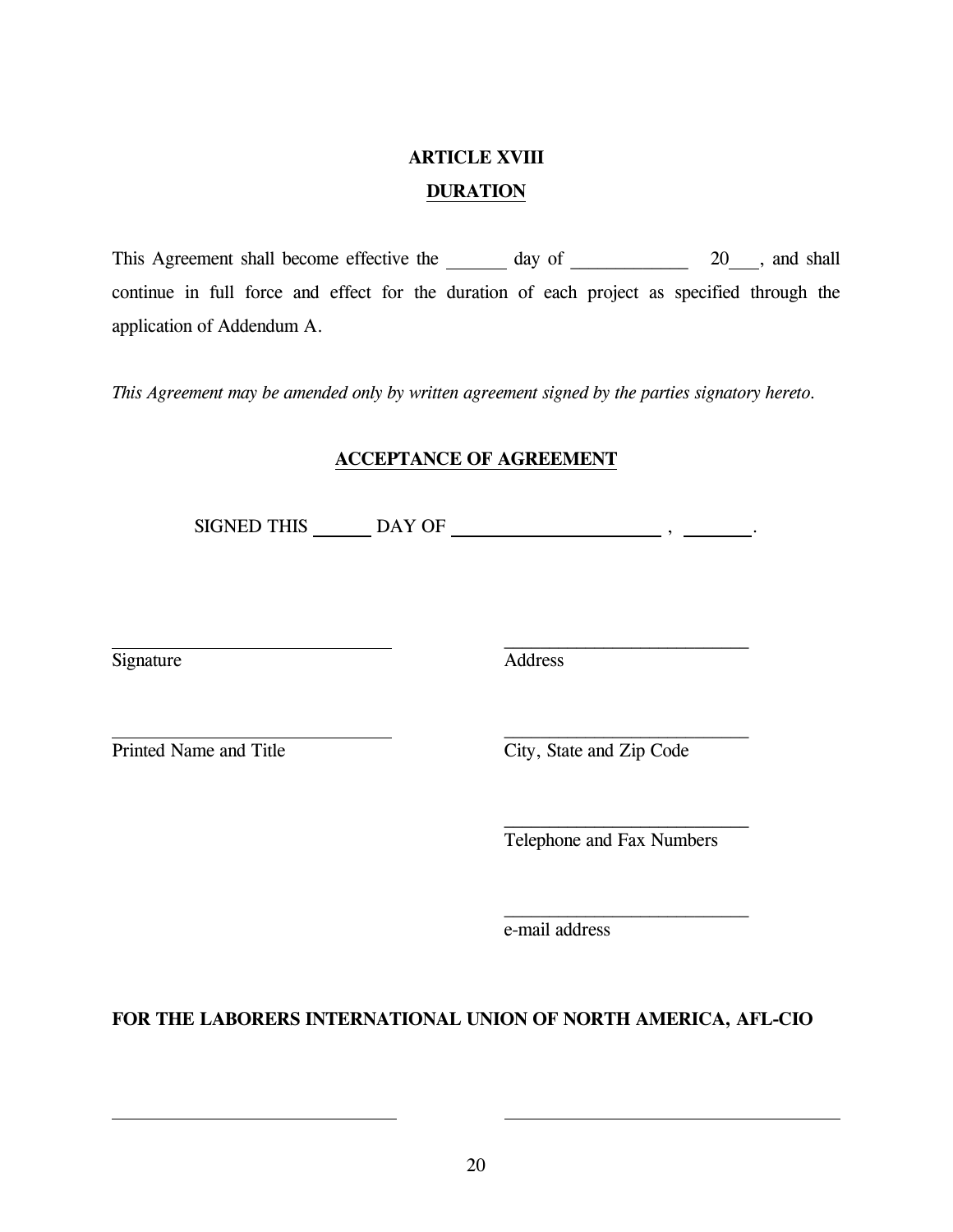General President General Secretary-Treasurer